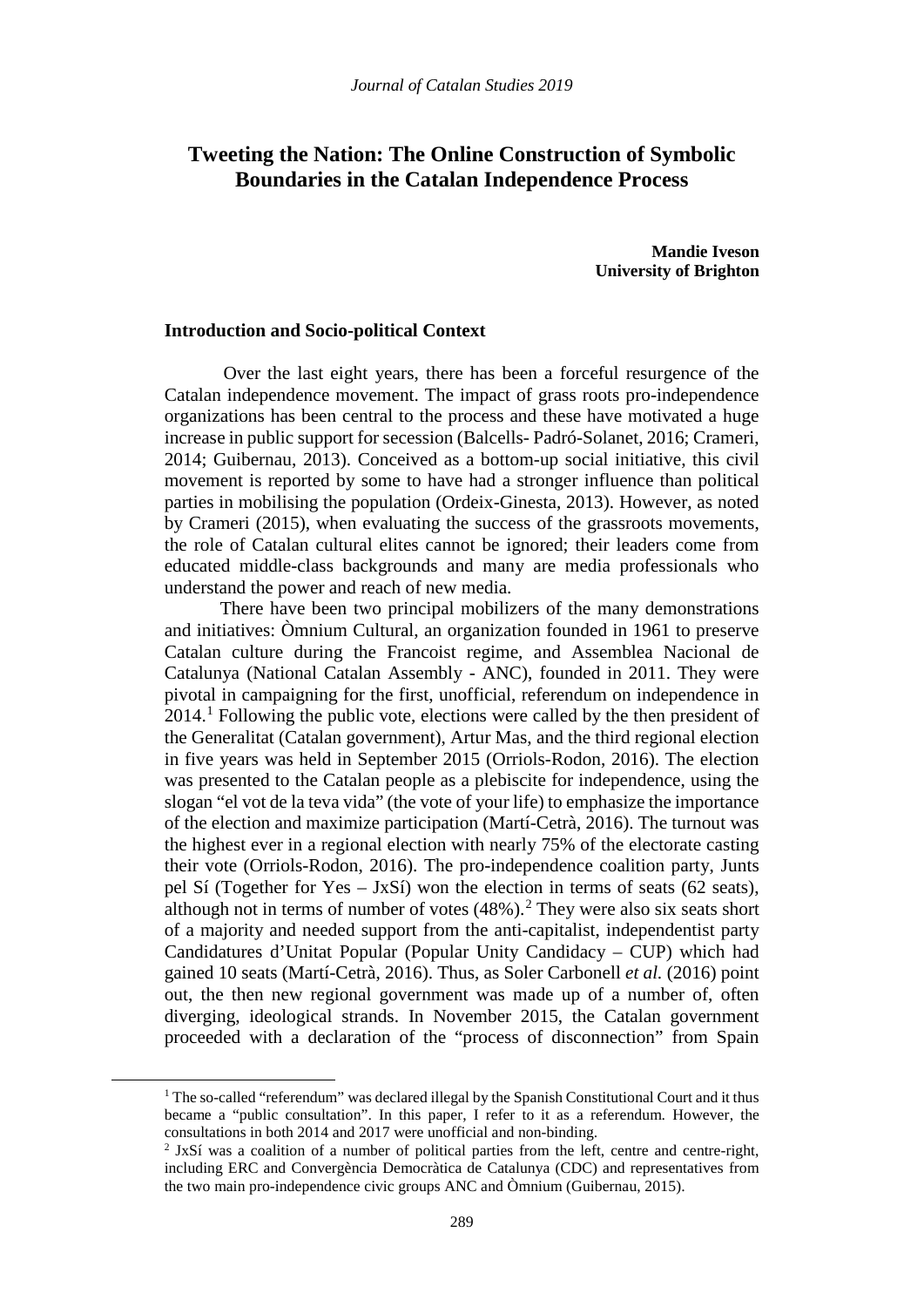(which was suspended by the Spanish Constitutional Court) and forged ahead with its "roadmap" to independence, with plans to create state structures such as social security, a tax system and a public bank (Orriols-Rodon, 2016). Plans were made for a second referendum in October 2017. The Spanish government intervened, declaring the referendum unconstitutional. In the run up to the referendum, various Catalan officials were arrested, propaganda material was confiscated, and 10,000 police were sent to the region to prevent the vote taking place. Pro-independence supporters organized sit-ins in the polling stations and formed human shields to allow entry to voters. Shocking violent images of police beating unarmed voters circulated internationally were unavoidably associated with the Francoist regime and led to mass protests in the Catalan capital.

This study explores the discourses surrounding the referendum debate circulating on the micro-blogging site, Twitter. In what follows, I will briefly outline the concepts of national and collective identity. I will then introduce the notion of symbolic boundaries and finally discuss the influence of new media on activism.

### **National and collective identity**

This paper follows a social constructionist approach to identity that argues that our knowledge and ways of understanding the world are constructed through interaction with others (Burr, 2003). We construct our identities through this interaction with the social world. The social constructionist perspective on identity views identities as fluid and dynamic and historically, contextually and discursively produced through language and other social practices (Wodak *et al.*, 2009). Identity is relational and defines "the relationship between two or more related entities in a manner that asserts a sameness or equality" (Wodak *et al.*, 2009, 11). It is also through the construction of difference, the "relation to what it is not" that identity is constructed (Hall, 1996, 4). We identify ourselves and are identified by others in diverse ways depending on a particular context and identities are therefore socially and culturally constructed (Hall, 1996). The way a community identifies with the idea of nation helps construct the distinction between "them" and "us", and this sense of difference and identity is discursively produced, particularly through narratives of national culture. National identity can therefore be understood as "constructed and conveyed in discourse", and therefore, "the product of discourse" (Wodak *et. al*., 2009, 22). Communities are reified through this discourse, and members share beliefs and an identity of a common history, culture, origin, tradition and territory, creating an emotional attachment to both land and fellow members (Castells, 2010).

In relation to national identity construction, the idea of a collective identity is central to Benedict Anderson's (1983) theory of the nation. One of the important contributions of his *Imagined Communities* is the notion of a discursively conceived nation. The imagined community is real inasmuch as an individual is convinced by it and identifies with it emotionally. Claiming that a nation is imagined by its members leads to the idea of a socially constructed community, and this community and its collective identity is constructed through discourse. An imagined community will exclude those who do not belong and draw boundaries between "us" and "them". As Fligstein (2009, 127) argues, collective identity is "by definition about the construction of an 'Other' and is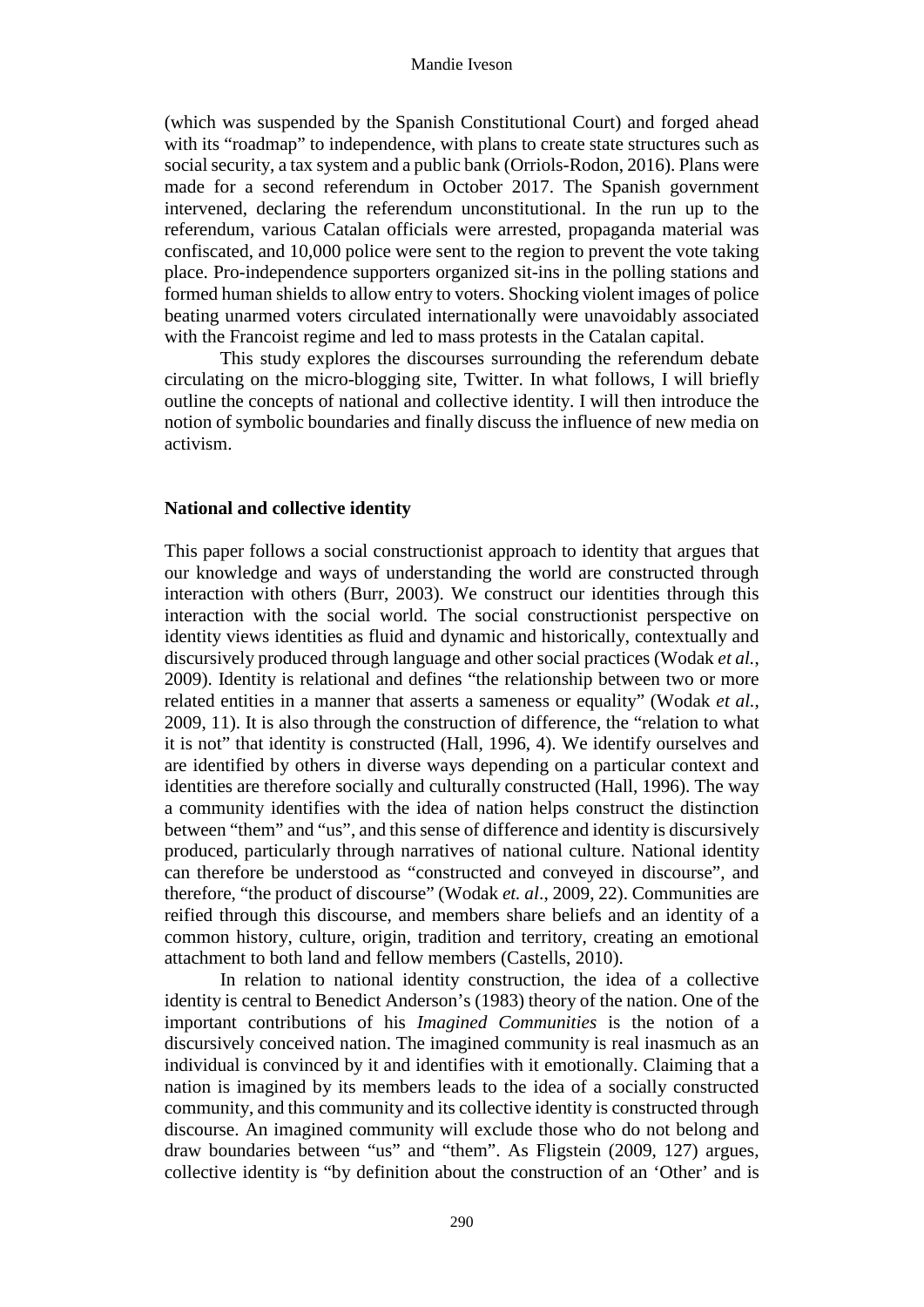anchored in sets of conscious and unconscious meanings that people share". Billig (1995) notes it is the constant reinforcement of ideologies that is crucial to the reproduction of a collective identity and, as I will demonstrate in the analysis, nationalist ideologies are discursively constructed by users in the digital space.

#### **Symbolic boundaries and Otherness**

As discussed above, the (discursive) construction of identity is always relational and thus establishes a division between groups. Separateness and distinctiveness are key constants in nationalism and, in the case of Catalonia, the constant construction of the Other that takes place creates this division between the pro-union and pro-independence groups. The concept of symbolic boundaries is useful here. Lamont and Molnár note that "symbolic boundaries are conceptual distinctions made by social actors to categorize objects, people, practices, and even time and space" (2002, 168). Symbolic boundaries also "separate people into groups and generate feelings of similarity and group membership" (2002, 168).

Continuing Barth's work (1969) on ethnic groups, the concept of boundaries has received increasing scholarly interest and has become central to recent work on identity in the fields of ethnicity (Jenkins, 2008), immigration (Warikoo, 2011), and the intersection of ethnic identity and social class (Lacy, 2007; Wimmer-Lewis, 2010). Specifically, boundary work and national identity have been explored by Bail (2008), Brubaker (2009) and Rivera (2008) in different European contexts. To date, however, very little attention has been given to the discursive construction of symbolic boundaries apart from Phelps *et al.* (2011) who explore the mediation of symbolic boundaries in relation to immigration in the Norwegian national press. To my knowledge, there are no studies that examine symbolic boundaries on social media platforms. This article analyses how pro-independence and pro-union groups discursively construct symbolic boundaries on Twitter. It will contribute to the present literature on boundaries and national identity and address the gap by examining this from a social media perspective.

### **The Internet and Mobilization**

The power of the internet as a tool to mobilize large groups of people is now well established (Bekkers *et al.*, 2011; van Laer-van Aelst, 2010). A growing body of studies has investigated its effectiveness in online mobilization of protesters during the Arab Spring in Egypt and Tunisia (Howard-Hussain, 2011), and the umbrella movement in Hong Kong (Lee *et al.*, 2017). In the west, Gleason (2013) looks at protests following the financial crisis and explores how activists use Twitter to support participation in the Occupy Wall Street movement. Similarly, Peña-López *et al.* (2013) study the online evolution of the citizen-led 15M/*Indignados* movement that began in Madrid in 2011. Other studies explore the role of social media platforms in political discussion (e.g. Barberá, 2015; Conover *et al.*, 2011). In the context of Catalonia, Balcells and Padro-Solanet (2016) examine group polarization and interaction between groups and Rodon *et al.* (2018) analyse how users cluster around different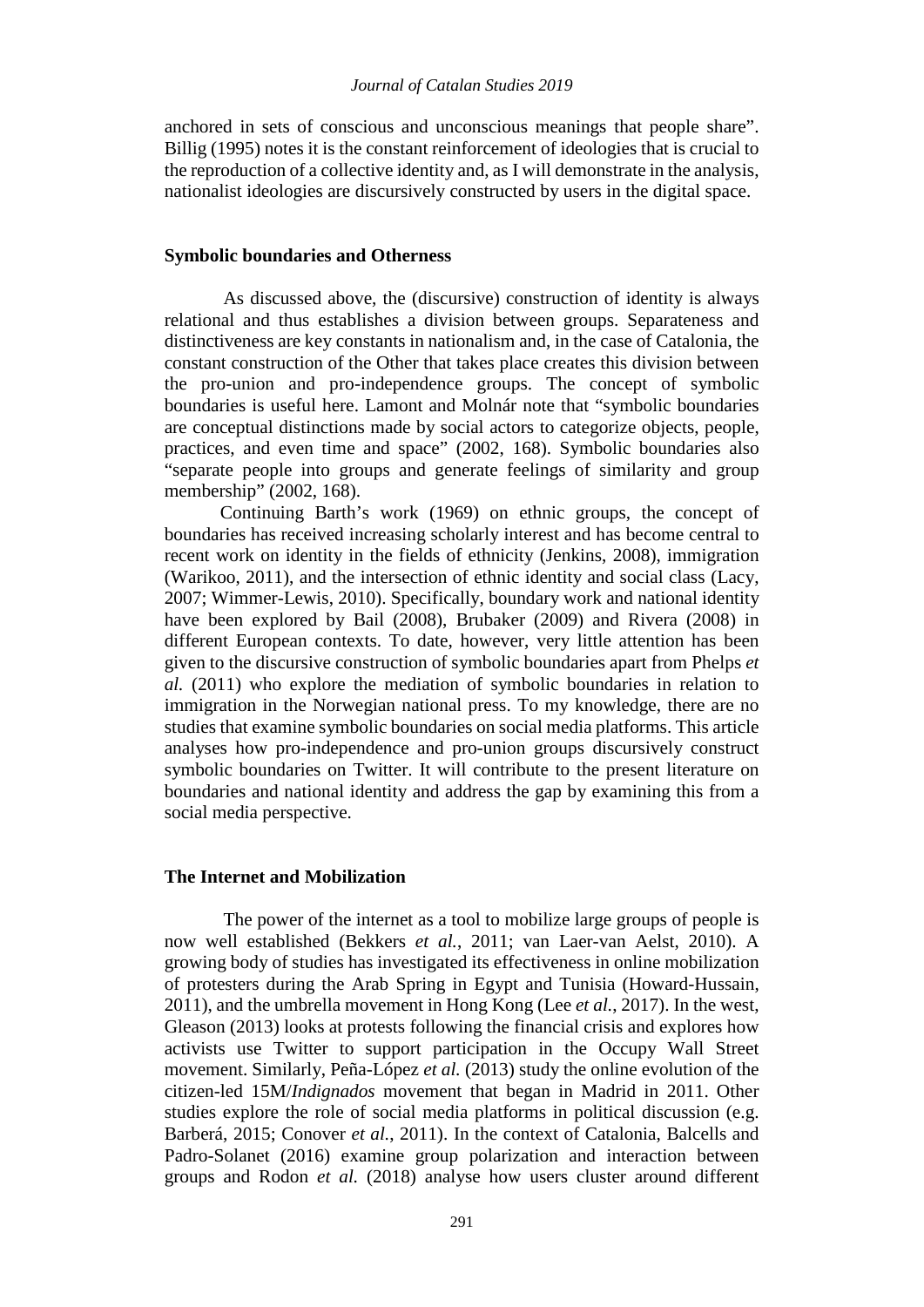hashtags and communicate opposing political messages. Palmer (2012) argues that the internet has more power to facilitate and increase the spread of nationalism than any other form of communication. This can be seen in Catalonia where the many different initiatives launched by activist associations have relied heavily on social media to engage the public. Òmnium Cultural was one of the first pro-independence organizations to use social media to mediate a mass demonstration. In 2010, under the hashtag *#somunanacio* (#weareanation), Òmnium used social media to disseminate information and mobilize support for a demonstration on Catalonia's new Statute of Autonomy. ANC and Òmnium were instrumental in the organization of both the first referendum in 2014 and the second in 2017 and have been extremely effective in their use of social media. On the other hand, pro-union organizations, such as Societat Civil Catalana (SCC), appear to have been less forceful in their use of new media to mobilize support until recently. However, specifically in the build up to the referendum in October 2017 and over recent months they have used online platforms to mediate pro-union demonstrations.

## **Data and Methodology**

The data are taken from two sources. Firstly, I examine two short promotional videos; one produced by the pro-independence organization, ANC and the other by the pro-unionist group, SCC. The second data source is a corpus of tweets collected from the micro-blogging site, Twitter. A convention of Twitter is the hashtag (#) whereby users place a hashtag before text which makes a tweet more searchable by other users (Zappavigna, 2012). Hashtags provide a way to assign a keyword to a message which establishes the topic of the tweet and therefore serves as a type of metadata (*ibid*.). The dataset was collected using Twitter's advanced search function. All tweets containing the hashtags *#HolaRepublica* and *#NoNosCallaran* were captured from 22nd September 2017 up to and including  $30<sup>th</sup>$  September 2017. The total number of tweets captured in the two datasets was 8323 (*#HolaRepublica:* N=3841, *#NoNosCallaran:* N=4482). Detailed qualitative analysis of this large dataset was not possible therefore a systematic sample of 350 tweets from the *#HolaRepublica* data and 354 tweets from the *#NoNosCallaran* data was taken from the finite population.[3](#page-3-0) A systematic sample of this size ensures it is representative of the total tweets collected. With respect to the language of the tweets, in the *#HolaRepublica* dataset, Catalan is the preferred choice of language (88.6%, n=310) and Castilian is the preferred choice in the *#NoNosCallaran* dataset (98%, n=347). This follows a recent study by Rodon *et al.* (2018) that found language is strongly correlated with the use of a hashtag. To address ethical issues of data collection (Whiteman, 2012), data collected were available under Twitter's Terms of Service (Twitter, n.d.). Tweets from organizations or political parties are reproduced as originally posted. Identifying information from individuals was removed to protect users' anonymity and all user names in the tweets were anonymized with the convention @user.

<span id="page-3-0"></span> $\overline{a}$ 

<sup>&</sup>lt;sup>3</sup> Based on a 95% confidence level and a margin of error of  $\pm$  5%.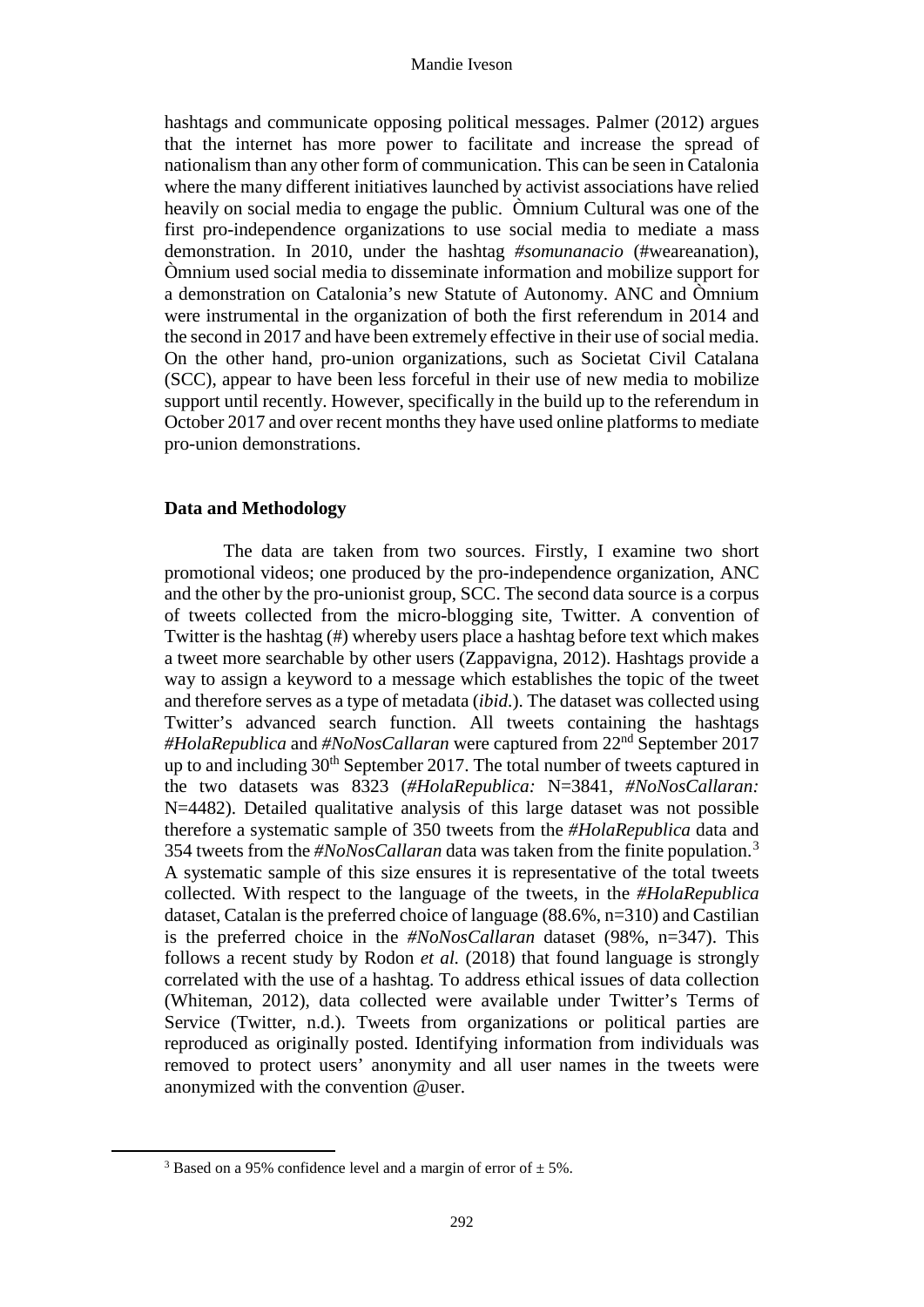#### **Analysis**

This study draws on the discourse-historical approach (DHA) as an analytical framework. DHA is a strand of critical discourse analysis (CDA) that focuses on linguistic theories of grammar, rhetoric and argumentation developed by Wodak and colleagues to explore discourses of discrimination, racism, and identity (Reisigl-Wodak, 2001; Wodak-Meyer, 2001; Wodak *et al.*, 2009). DHA examines text from the micro-textual level and the macro level, integrating a historical dimension into analyses and exploring the cultural, historical and socio-political context of the text. It has been applied to the analysis of collective, national identities in numerous studies (Krzyżanowski, 2010; Wodak *et al.*, 2009; Unger, 2013). With the exception of KhosraviNik and Zia's (2014) study of Persian national identity on Facebook, the approach has not been applied to identity construction in a social media context.

Reisigl and Wodak (2001) identify five types of discursive strategies involved in the construction of the positive-Self or negative-Other and this study will focus on three: *nomination*: how social actors, objects, events are named and referred to linguistically; *predication*: what characteristics are attributed to these social actors, and finally, *argumentation*: strategies used to justify or legitimize a claim. Argumentation strategies rely on what Reisigl and Wodak (2001) call topoi. Topoi are argumentative shortcuts that are employed to enable speakers to get from the premise of their argument to the conclusion without explaining the underlying warrant of the argument (Unger, 2013). In other words, topoi are standard arguments based on socially shared opinions and thus represent "premises that are taken for granted, as self-evident and as sufficient reasons to accept the conclusion" (van Dijk, 2000, 215). Topoi are usually implicit in a text and are often used in prejudice discourse on the "Other", to make seemingly convincing arguments that are widely adopted. For example, in the data, independentists employ the topos of history to argue for independence, comparing present day central State repression with the Francoist regime.

In the analysis that follows, I focus on the strategies of nomination, predication and argumentation employed by Twitter users to construct symbolic boundaries through discourses of national identity, nationalism and the "Other". I will explore three salient themes that I have categorized as follows:

- To vote or not to vote
- **Democracy**
- "Good" and "bad" Catalans

#### **ANC and SCC videos**

The two short (less than 60 seconds) videos were launched by ANC and SCC in the run up to the 2017 October referendum and were available on the organizations' websites and social media platforms. SCC's video in protest against the referendum has no voiceover. It shows various scenes with people of different ages accompanied by text including: children playing (stories), a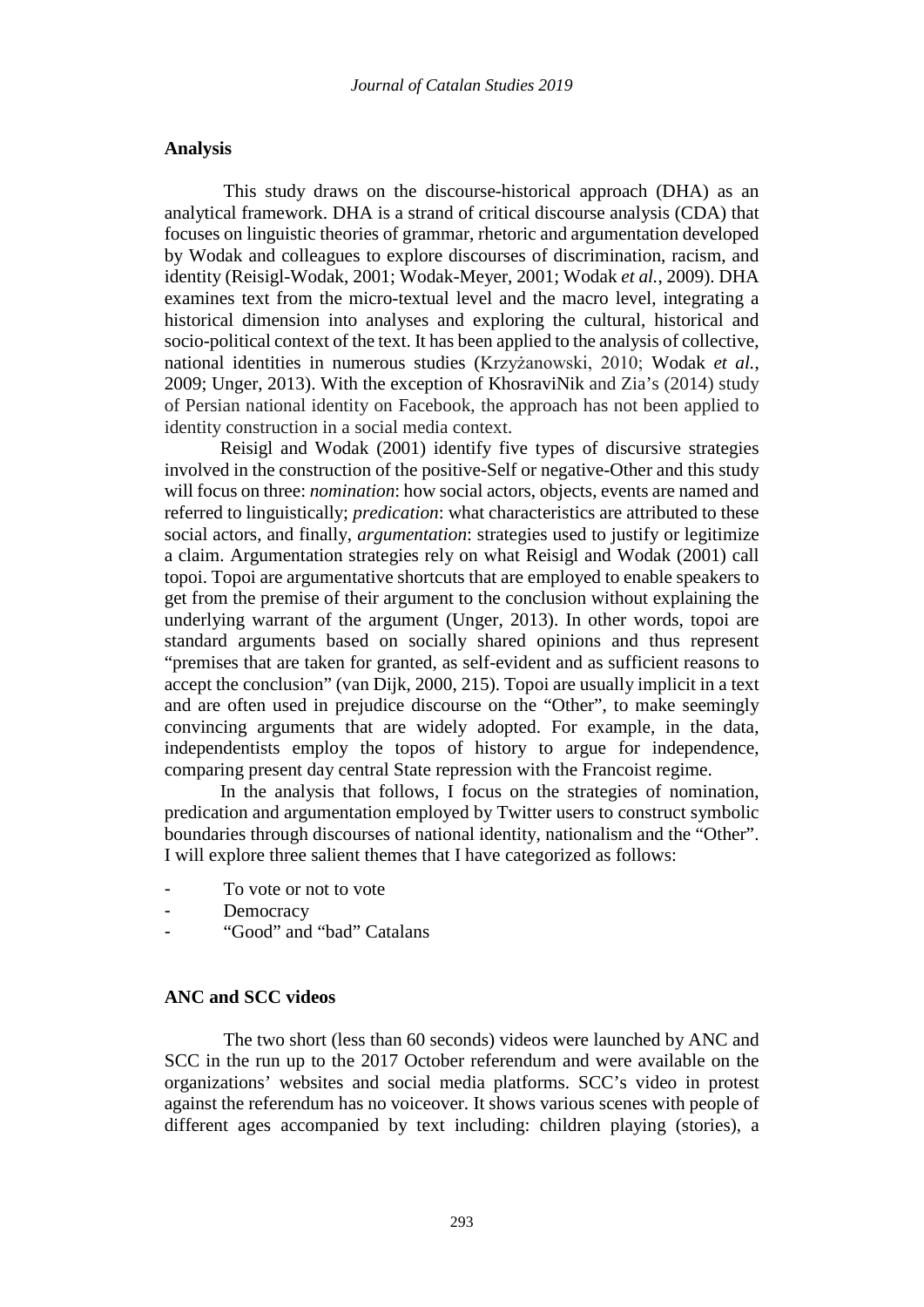grandmother with her grandson (love), a group of castellers<sup>[4](#page-5-0)</sup> (successes) and a young child (future). The video depicts a rather utopian image of Catalonia (albeit an exclusive one as no ethnic minority groups are included).<sup>[5](#page-5-1)</sup> It ends with the following words:

*Que la convivència per la cual hem treballat durant tants anys no es perdi Davant la rauxa, posa-hi seny*

Let's not waste the many years of work towards co-existence In the face of rashness, use reason

The terms *seny*, meaning reason or common sense, and *rauxa*, meaning extreme rashness, are considered to encompass the national character and the spirit of Catalans. Indeed, as argued by Llobera (2004, 75) "the traditional Catalan *seny* was a manifestation of the Volksgeist", one which made Catalans essentially different from Castilians. However, these notions essentialize the native Catalan and presuppose the eternal existence of the national character. The use of these expressions is interesting since the premise of SCC's campaign seems to be to distance themselves from essentialist, ethnonationalist conceptions of Catalonia.

The video by ANC is a promotional spot for the referendum. Unlike SCC's video, every scene contains multiple images of the *estelada*, the proindependence flag. The video portrays an independent Catalonia after the referendum where the flags, and other pro-independence propaganda are being removed. As in the SCC video, each scene shows happy people of different age groups (again, there is an absence of ethnic minority groups), embracing and celebrating. The message is essentially the same as the SCC video, depicting a future utopian Catalonia, free of symbolism, showing harmonious co-existence. ANC's video, however, has a voiceover that repeats the dominant discourse in Catalonia: "goodbye threats, injustice, contempt, fear – hello liberty, new country."

In the analysis that follows, I will show how this discourse is reinforced by each organization and taken up by the public in the Twitter data.<sup>[6](#page-5-2)</sup> The core strategy throughout the dataset is the construction of the "Other" and thus each side is involved in an ongoing process of identity construction. The construction of collective identity and the delineation of an in-group and out-group is achieved linguistically through a number of devices such as categorization, metaphor and through the use of pronouns.

#### **Twitter data**

<span id="page-5-2"></span><span id="page-5-1"></span><span id="page-5-0"></span>**.** 

Table 1 shows representative examples of the nomination and predication strategies identified in the *#HolaRepublica* data. Two metaphorical representations describe the referendum as a sea voyage. In the first, the Spanish

<sup>4</sup> *Castellers* are the people that form the *Castells* (castles), the human towers. This Catalan tradition dates to the eighteenth century and is a prominent part of Catalan culture.

<sup>5</sup> For example, African or Asian ethnic minorities. The foreign population of Catalonia makes up 13.7% of the total population (IDESCAT, 2019).

<sup>6</sup> All tweets have been copied from the originals and have not been edited for style, grammar or spelling.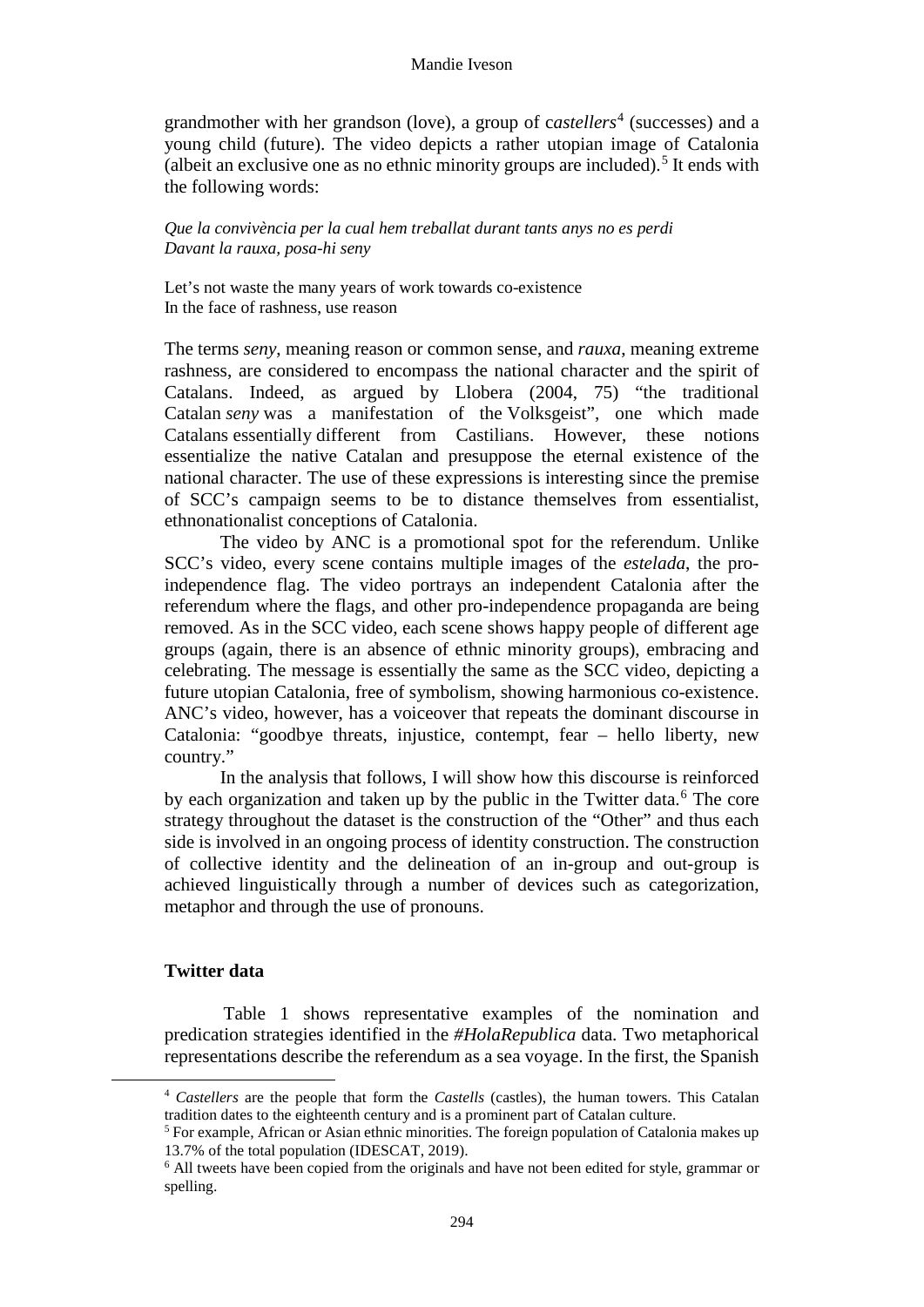#### *Journal of Catalan Studies 2019*

State is conceptualized as a ship moving towards collision with an iceberg, and the second refers to the then Catalan president, Carles Puigdemont, steering Catalonia to its destination. The positive Self-representation emphasizes the pacifist, democratic attributes of the Catalan people as well as expected references to Catalonia as a new country. Categorization of the negative Other is achieved through strong, derogatory terms such as "sewer", "scum", and "neofascist". There is also a reference to the lower cultural level of the Other, which is used as another way to argue for independence.

| <b>Linguistic device</b>                | Catalan/Spanish                                                                            | <b>English translation</b>                                                                         |
|-----------------------------------------|--------------------------------------------------------------------------------------------|----------------------------------------------------------------------------------------------------|
| <b>Pronouns</b>                         | nosaltres/vosaltres/ells/aquells                                                           | we/you/they/them                                                                                   |
| <b>Metaphor</b>                         | el Estado avanza hacia el<br>iceberg<br>sort tenir-lo de capità en una<br>travessa aquesta | the State moves<br>towards the iceberg<br>lucky to have him as<br>captain on a voyage<br>like this |
| <b>Metonym</b>                          | Renfe, Aena, Fomento <sup>7</sup>                                                          |                                                                                                    |
| <b>Positive Self-</b><br>representation | farem un país meravellós                                                                   | we will make a<br>wonderful country                                                                |
|                                         | pacíficament, amb coratge                                                                  | peacefully, with<br>courage                                                                        |
|                                         | nou país                                                                                   | new country                                                                                        |
|                                         | demócrata catalán pacífico                                                                 | democratic pacifist<br>Catalan                                                                     |
| <b>Negative Other-</b>                  | clavagueres                                                                                | sewers                                                                                             |
| representation                          | gentussa                                                                                   | scum                                                                                               |
|                                         | neofachas                                                                                  | neofascists                                                                                        |
|                                         | Españistan                                                                                 | Spainistan                                                                                         |
|                                         | vergonya de país                                                                           | disgrace of a country                                                                              |
|                                         | basura                                                                                     | trash                                                                                              |
|                                         | nivel cultural de algunos                                                                  | cultural level of some                                                                             |
|                                         | misèries minoristes                                                                        | miserable minority                                                                                 |
|                                         | dictadura                                                                                  | dictatorship                                                                                       |
|                                         | manipulació                                                                                | manipulation                                                                                       |

### **Table 1. Nomination/predication strategies:** *#HolaRepublica*

<span id="page-6-0"></span>**.** 

 $\frac{7}{7}$  Renfe (Red Nacional de Ferrocarriles Españoles) is the state-run railways; Aena (Aeropuertos Españoles y Aeronavegación Aérea) is the Spanish Airport and Air Navigation Administration; Fomento (Ministerio de Fomento) is the Spanish Ministry of Development in charge of public works and transport. These state-run institutions are metonymic representations of the central State government.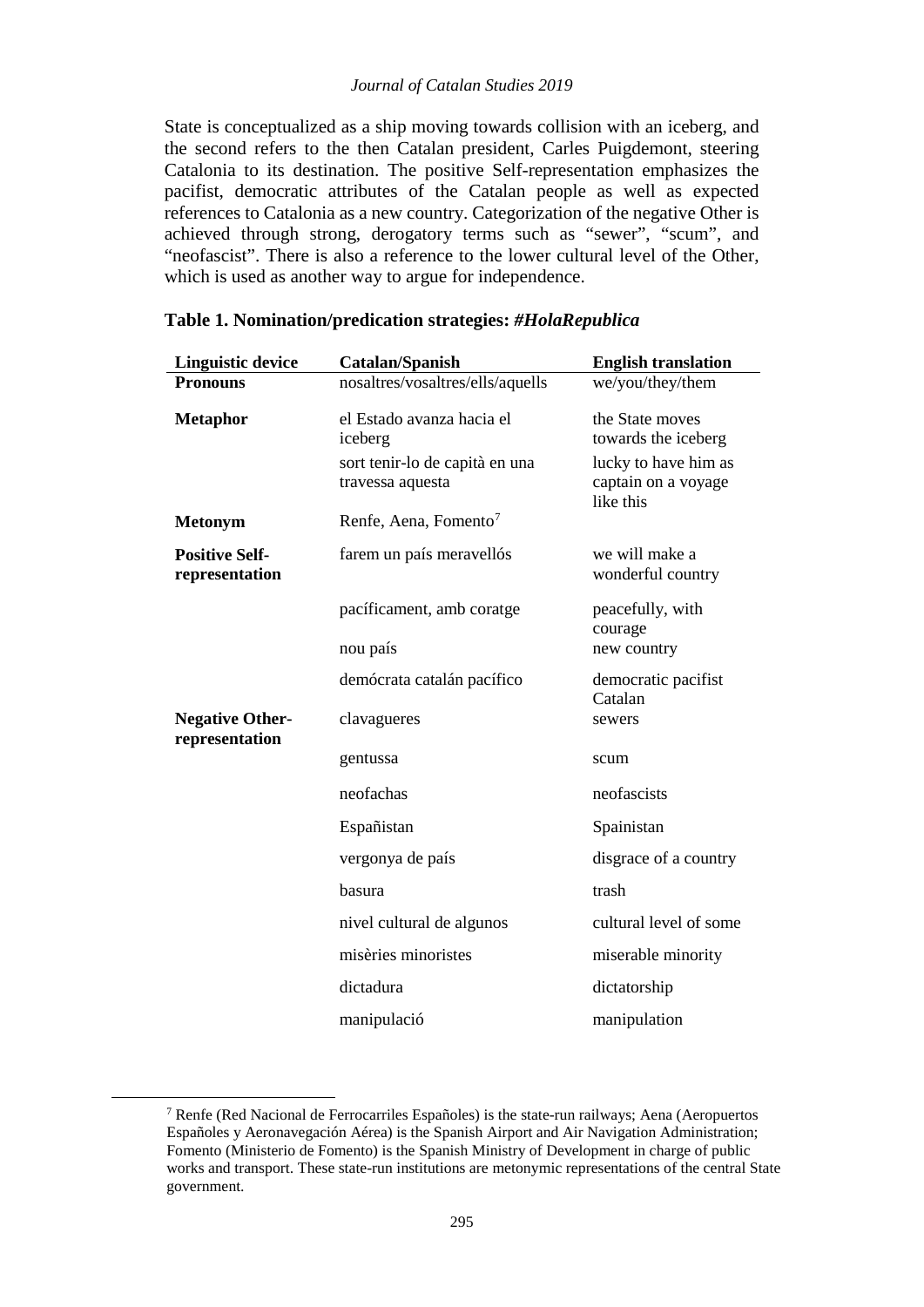#### Mandie Iveson

Representative examples of the nomination and predication strategies identified in the *#NoNosCallaran* data (Table 2) reveal a similar pattern. Positive Self-representation includes pride in the country, and the democratic nature of pro-unionists. Similar derogatory lexis used by the pro-independence group is employed in the representation of the Other, including identical expressions (scum, manipulators, fascists) and also reference to the cultural level of the Other with the term "provincial peasants".

| <b>Linguistic device</b>                 | <b>Spanish</b>                   | <b>English translation</b> |
|------------------------------------------|----------------------------------|----------------------------|
| <b>Pronouns</b>                          | nosotros/vosotros/ellos/aquellos | we/you/they/those          |
| <b>Positive Self-</b><br>representation  | orgulloso de mi país             | proud of my country        |
|                                          | mayoría silenciosa               | silent majority            |
|                                          | mi país, mi bandera              | my country, my flag        |
|                                          | orgullosamente demócratas        | proudly democratic         |
| <b>Negative Other-</b><br>representation | generadores de odio              | of<br>generators<br>hate   |
|                                          | gentuza                          | scum                       |
|                                          | fascismo de independentistas     | independentist fascists    |
|                                          | manipuladores                    | manipulators               |
|                                          | cobardes                         | cowards                    |
|                                          | racistas                         | racists                    |
|                                          | clan supremacista                | supremacist clan           |
|                                          | nazismo                          | nazism                     |
|                                          | pepresores, anti-demócrataas     | repressors                 |
|                                          | paletos provincianos             | provincial peasants        |
|                                          | sin escrúpulos                   | without scruples           |

#### **Table 2. Nomination/predication strategies:** *#NoNosCallaran*

There are many references to the flag in the *#NoNosCallaran* data, referring to the Spanish flag. The flag signifies "the metaphoric kin group of the nation" (Eriksen, 2007, 3) and flags therefore can also be exclusive and create boundaries. The flag produces a semiotic landscape indexing a particular claim to an identity and creating a virtual national space. Guibernau (1996) argues that symbols, such as the flag, stand for something by themselves but also the flag bearer provides part of their meaning. This can be illustrated by the prolific posting of images of the Spanish flag and the two Catalan flags (the *senyera* and the *estelada*) in both datasets, which clearly indexes the users' ideologies.

#### *To vote or not to vote: pro-independence*

This section will examine the nomination, predication and argumentation strategies employed to justify voting, or not voting, in the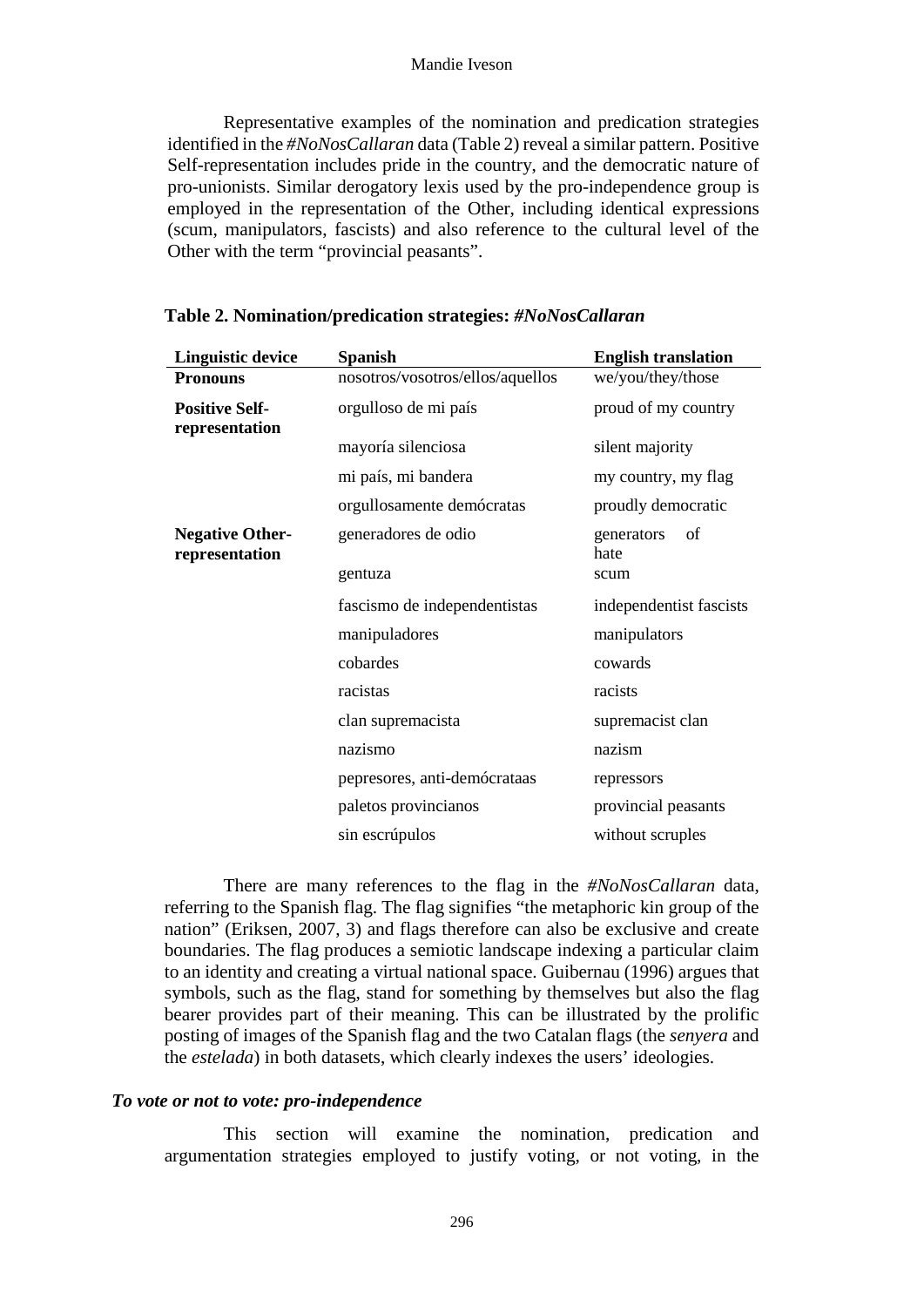referendum, starting with the hashtag *#HolaRepublica*. The tweets in examples 1, 2 and 3 were posted by ANC:

1. *@assemblea L'1 d'octubre podràs triar entre un estat repressor o una república de llibertats. Adéu repressió #HolaDemocràcia #HolaRepublica*

@assemblea On 1 October you can choose between a repressor State or a Republic of freedom. Goodbye repression #HelloDemocracy #HelloRepublic

2. *@assemblea L'1 d'octubre podràs triar entre un estat avariat o una república que funciona. Adéu RENFE, AENA, Fomento, #HolaDemocràcia #HolaRepública*

@assemblea On 1 October you can choose between a broken-down State or a functioning Republic. Goodbye RENFE, AENA, Fomento, #HelloDemocracy #HelloRepublic

3. *@assemblea L'1 d'octubre pots triar entre un estat al servei d'un partit o una república al servei de tothom. Adéu PP, #HolaDemocràcia #HolaRepública*

@assemblea On 1 October you can choose between a State serving one party or a republic serving everyone. Goodbye PP, #HelloDemocracy #HelloRepublic

ANC use nomination strategies of positive Self-presentation (Republic of freedom, functioning Republic) and negative Other-presentation (repressor State, broken-down State). Reference to the "repressor State" associates the current central government with the repressive Franco regime. The strategy of predication is also employed here through comparison which accentuates the differences between the two groups. Whilst the tweets suggest voters have a choice, the comparison of the negative features of the "Other" (the repressor Spanish State) compared with the positive qualities of the Catalan Republic are such that it reinforces the idea that there is only one way to vote. Catalonia is represented as being for everyone and the State only serving one political party, Partido Popular (the People's Party – PP).<sup>[8](#page-8-0)</sup>

Negative predication strategies argue the Spanish State is metaphorically broken, compared with a functioning Catalan Republic, and being broken is associated with state-run institutions, such as Renfe, Aena and Fomento. Over the last few years, delays in Renfe's trains have often been equated with the State's poor management of public services. In example 4, ANC's message is reinforced and RENFE can be perceived as a metonym for the entire Spanish State:

4. *@user1 Gràcies @Renfe. No podries ser més oportuna. La setmana abans del referèndum i plena de retards. #HolaRepública #VotaSí*

@user1 Thank you @Renfe. You couldn't be timelier. The week before the referendum and full of delays. #HelloRepublic #VoteYes

<span id="page-8-0"></span> $\overline{a}$ 

<sup>8</sup> Partido Popular (People's Party) were the governing party at the time of the referendum.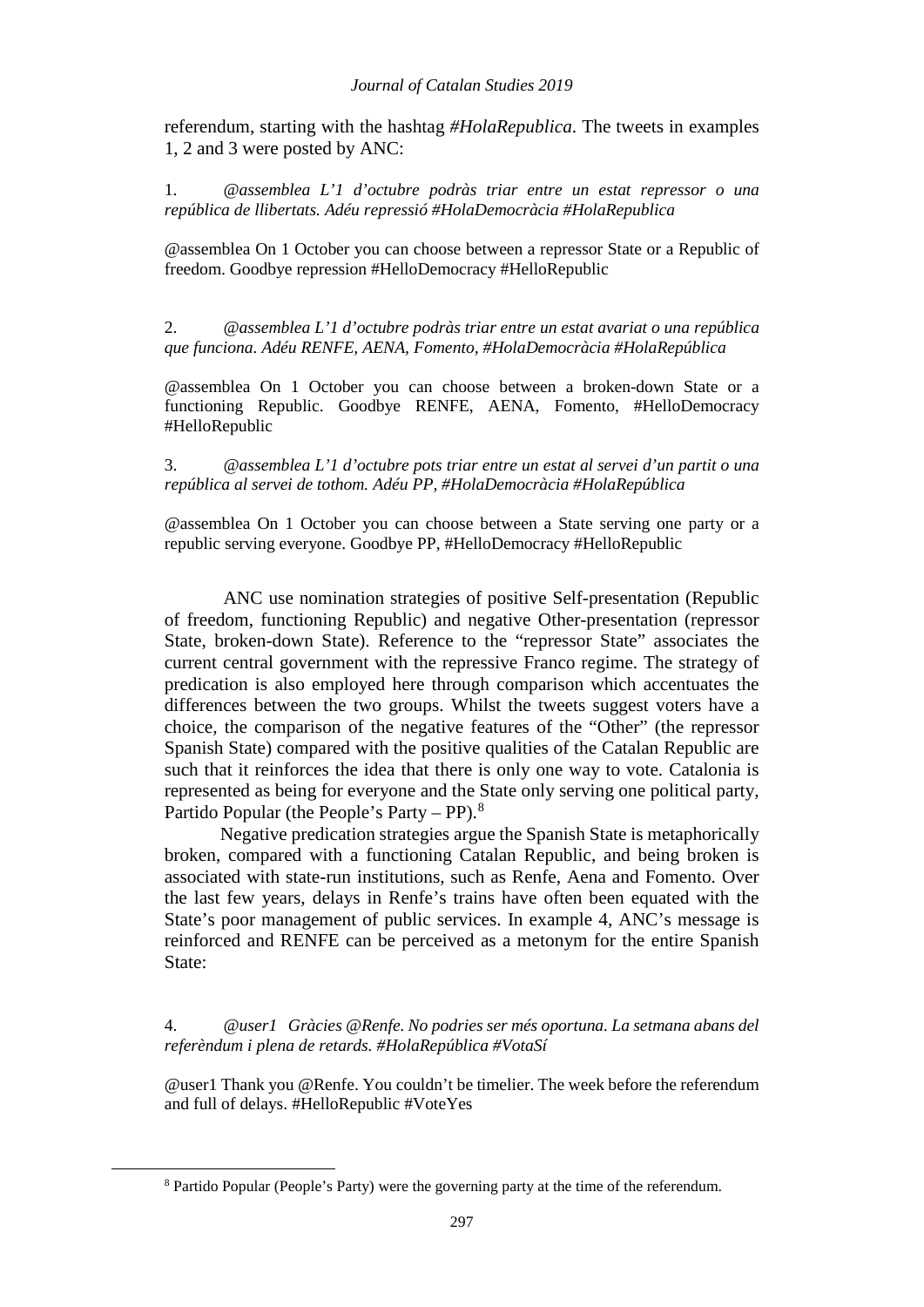#### Mandie Iveson

Argumentation strategies are used to justify the referendum and suggest the way people should vote. The topoi of failure and success are employed that adopt the dominant discourse of the pro-independence movement; the Spanish State is discursively constructed as a failure, and the Catalan Republic as a success. The argument for voting for independence is also based on the topos of threat: remaining part of Spain is a threat against the Catalan people. These topoi establish a division between the Catalans and the rest of Spain.

As mentioned previously, the *#NoNosCallaran* hashtag appears to be mainly associated with the pro-unionists who claim that the pro-independentists try to silence their voices. However, in example 5, the pro-union *#NoNosCallaran* hashtag is appropriated by a pro-independence tweeter. Nomination strategies are employed in the negative representation of the Other. This is achieved using the pronoun "you" and reference to "franquistas" (Francoists) who are trying to silence the independence supporters' freedom of speech, once again alluding to the repression of the Franco regime:

5. *@user2 #NoNosCallaran eso es justamente lo que queremos, que los franquistas no nos calleis. Votar es libertad de expresión, no opresión.* 

@user2 #theywon'tsilenceus is exactly what we want, that you, the Francoists don't silence us. To vote is freedom of expression, not oppression.

The use of historic representations of the pro-unionists with very negative connotations is common throughout the dataset. This strategy can also be seen in the images in Figure 1 that explicitly contrast the negative characteristics of the pro-unionists with the positive qualities of the proindependentists:



**Figure 1:** Negative and positive displays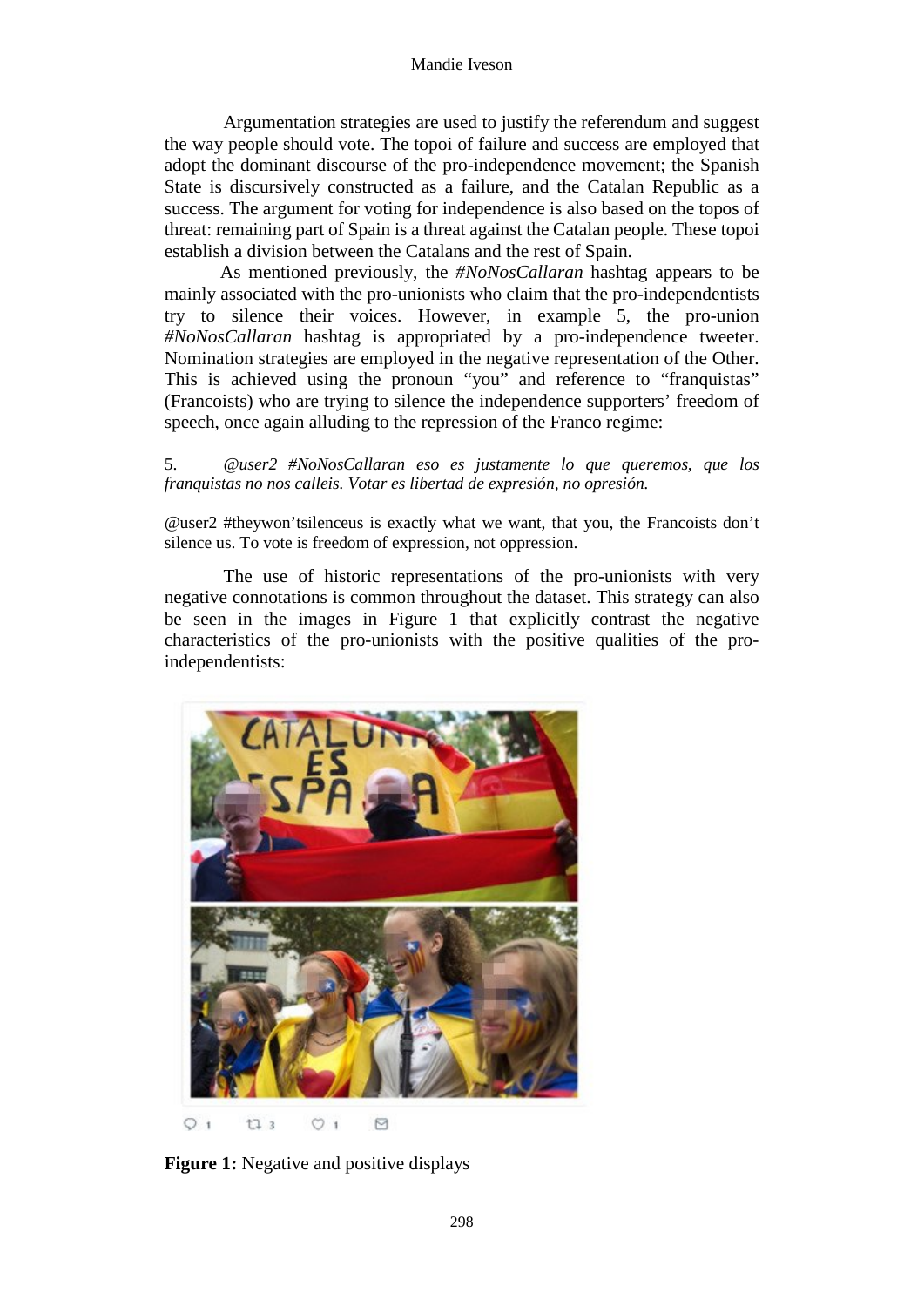## *To vote or not to vote: pro-union*

SCC used the days before the referendum to highlight the dangers of the independence movement and focus on the illegality of the vote. In example 6, SCC refer to the ballot boxes, which were made of opaque plastic. They explicitly question the transparency of the voting process and construct a negative representation of the Other (the pro-independentists) with the use of the pronoun "they":

6. *@Societatcc Las llevarán ya llenas, no hace falta ni rellenar con votos Ya tienen los resultados #NoNosCallaran*

@Societatcc They will already be full, it's not necessary to fill with ballot papers, they already have the results #theywon'tsilenceus

Finally, example 7 refers to the alleged use of children by the proindependentists in the referendum campaign. Predication is employed through pronouns and emotive language such as "hurt", "poison", "hate". In this instance, however, the use of the first person plural pronoun "we" appears to be alluding to and evaluating the actions of the pro-independence groups:

7. *@Societatcc Estem molt preocupats i dolguts per la utilització de nens i de joves. No els intoxiquem ni fem créixer l'odi #Seny #NoNosCallaran*

@Societatcc We are very worried and hurt by the use of children and young people. We mustn't poison them or let hatred grow #Wisdom #theywon'tsilenceus

This concern is reiterated in example 8 that uses implicit nomination strategies that associate the independence movement with fascist Germany and the importance given to children in Nazi ideology (Pine, 2010):

8. *@user3 Estoy viendo madres con sus hijos de 3 años con la estelada al cuello y me acuerdo de Berlín años 30 #NoNosCallaran*

@user3 I can see mothers with their 3-year-old children with the *estelada*[9](#page-10-0) around their necks and it reminds me of Berlin in the 1930s #theywon'tsilenceus

### *Democracy – pro-independence*

<span id="page-10-0"></span> $\overline{a}$ 

This section will explore the theme of democracy. This was one of the most salient themes of the dataset and I will show how the "Other" is discursively constructed as undemocratic by both sides. Example 9 is from a branch of Esquerra Republicana de Catalunya (ERC), the (pro-independence) Catalan Republican Left party. Nomination strategies of positive Self- representation are evident with reference to the "democratic people", whilst reference to the negative Other is implicit in the text: those who are not in favour of independence are, by definition, undemocratic. The tweet thus creates a clear symbolic boundary between "us" and "them".

<sup>9</sup> The *estelada* is the unofficial Catalan pro-independence flag.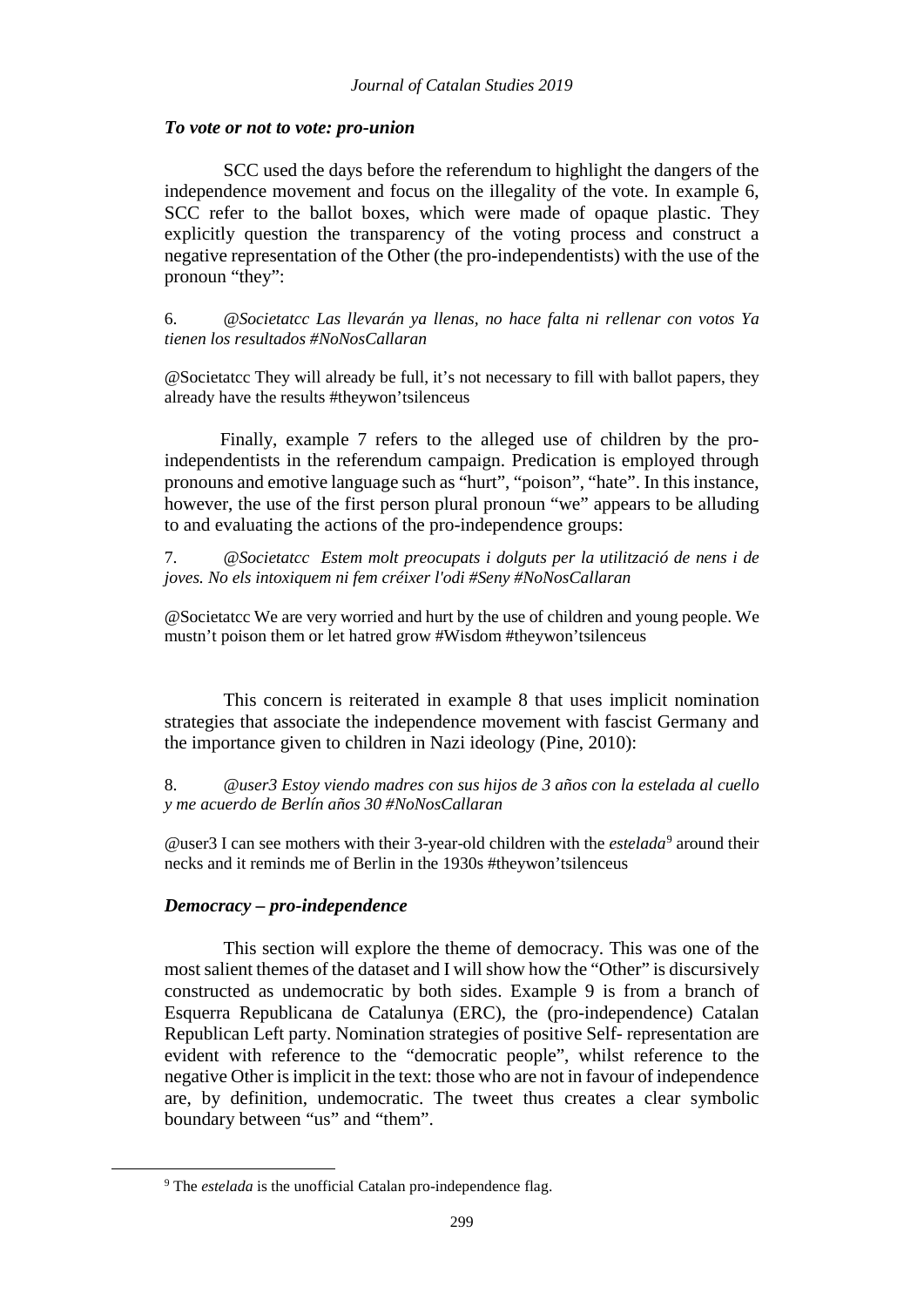9. *@ERC\_Maresme Contra la por... No defallirem, estarem al costat de la gent demòcrata d'aquest país. #HolaRepública #1Oct2017* 

@ERC\_Maresme Against fear…We won't back down, we are by the side of the democratic people of this country. #HelloRepublic #1Oct2017

The same argument is made in example 10. User3 significantly nominates and predicates the Other negatively as "adversaries" and "Francoists", implicitly positioning them as undemocratic.

10. *@user3 Els adversaris són els de sempre, són els franquistes! Ara vindrà la democràcia plena! #LaLlibertatNoEsJutja #HolaRepública*

@user3 The adversaries are always the same, they are Francoists! Full democracy will come now! #Freedomshouldn'tbejudged #HelloRepublic

Similar references to Spain's past are evident in the following tweet (example 11) by ANC, which uses intertextual references to evoke Catalonia's history of repression. With the words "now we can free ourselves", the tweet makes reference to a line from a song by the Catalan singer Lluís Llach.<sup>[10](#page-11-0)</sup> The song, "L'estaca" (The Stake), was written in the 1960s as a call for a united front against the Franco regime, the stake being a metaphor to where the people were tied.

11. *@assemblea 41 anys després, seguim lluitant per dignitat i per llibertat. Gràcies @lluisllach Ara sí, ens podrem alliberar! #HolaDemocràcia*

@assemblea 41 years later, and we continue fighting for dignity and for freedom. Thank you @lluisllach Now, yes, we can free ourselves! #HelloDemocracy

User4 uses the same discourse of liberty, freedom and repression, emphasizing ANC's message:

12. *@user4 L'1 d octubre les ganes de democràcia, llibertat i dignitat seran més fortes que la por dels mitjans i la repressió. O ara o mai. #HolaRepública*

@user4 On 1 October the desire for democracy, freedom and dignity will be stronger than the fear of the media and repression. It's now or never. #HelloRepublic

These last three examples demonstrate how the argument for independence is legitimized through the topos of history, linking present-day Spain with the Franco dictatorship.

<span id="page-11-0"></span>**.** 

<sup>&</sup>lt;sup>10</sup> A politically active supporter of Catalan independence. Lluís Llach stood in the 2015 Catalan parliamentary elections as a candidate for the Junts pel Sí coalition. He was elected a member of parliament between 2015 and 2017.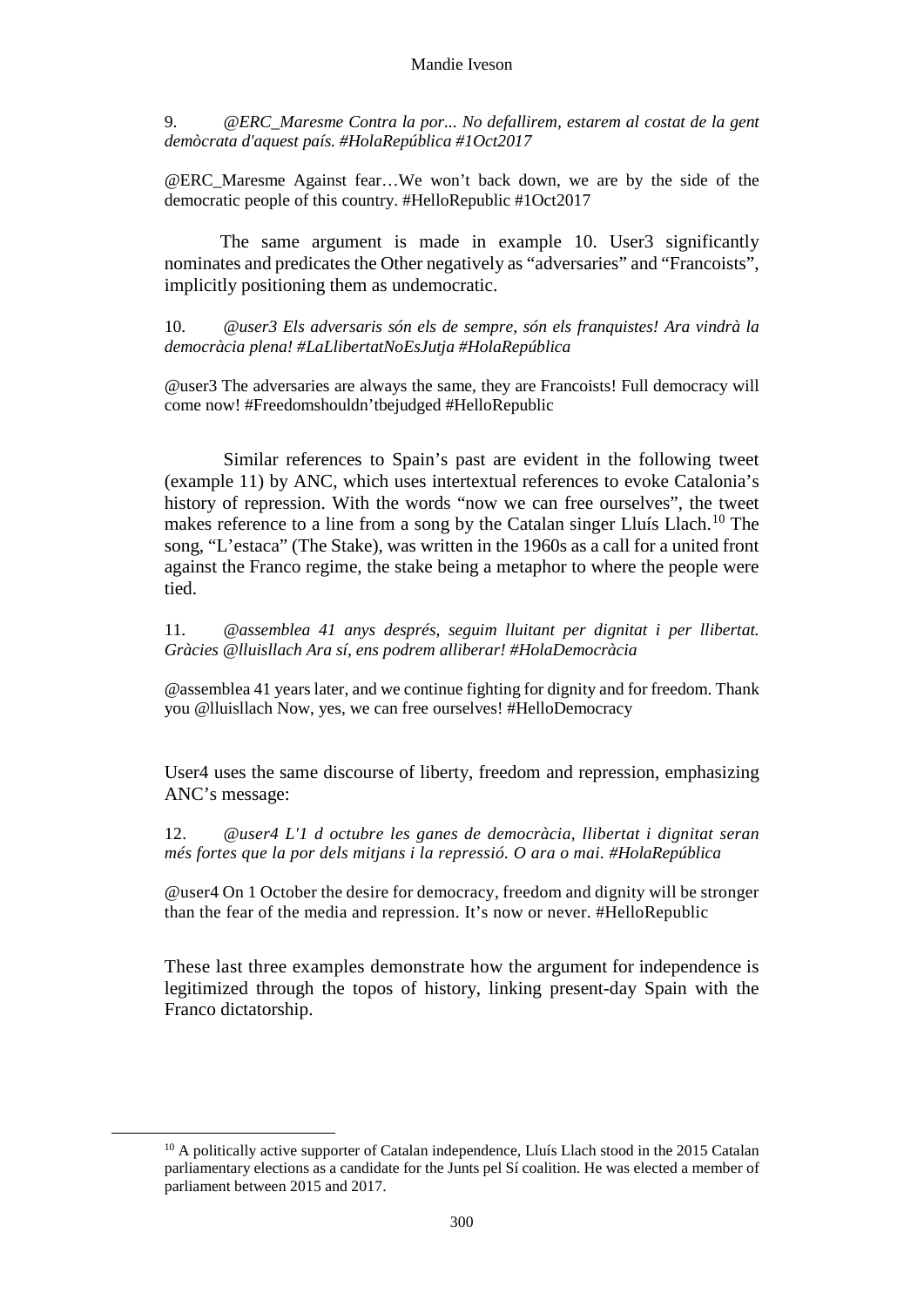### *Democracy – pro-union*

The tweets from the pro-unionists that refer to democracy reveal very similar language to the independentists. The pro-union argumentation strategies are based on the topos of legality to criticize the referendum. Nomination and predication strategies employed in examples 13, 14 and 15 include the use of the first-person plural pronoun 'we' and the use of lexissuch as *democratic*, *fairness*, and *legality* to achieve positive Self-identification. The comparison with fascism is used again; in example 14 the independence process is categorized as such, and in example 15, the label is strongly rejected:

13. *@user5 #NoNosCallaran a aquellos que defendemos la libertad, la legalidad, la solidaridad y la equidad. Por una democracia real.*

@user5 #theywon'tsilenceus those of us who defend freedom, legality, solidarity and fairness. For real democracy

14. *@user6 #NoNosCallarán #DefenderLaDemocracia es decir #SI a la #democracia representativa #NO a al [sic] #fascismo revestido de #derechoadecidir*

@user6 #theywon'tsilenceus To #DefendDemocracy is to say #YES to #representative democracy #NO to #fascism disguised as the #righttodecide

15. *@user7 España sale del silencio. No somos fachas, ni ultras, somos españoles, orgullosamente demócratas, y amantes de nuestro país. #NoNosCallarán*

@user7 Spain emerges from the silence. We are not fascists, nor ultras, we are Spanish, proudly democratic and lovers of our country. #theywon'tsilenceus

These examples are the inverse of the pro-independence tweets. Both sides contest their liberty is being repressed. The nomination and predication strategies are the same; however, who is democratic or who is fascist has been reversed.

#### *The "good" and "bad" Catalans: pro-union*

The final section explores the theme "good" and "bad" Catalans and begins by examining how the "bad Catalan" label came into being. The proindependence organizations, ANC and Òmnium Cultural, disseminated a guide to voting through their social media platforms called *7 passos 7 vots* (7 steps, 7 votes). The purpose of this initiative appeared to be to encourage as many people as possible to vote, with advice such as:

*Passo 1: Envia un Whastapp a tots els teus contactes preguntant-los si ja saben on han d'anar a votar.*

Step 1: Send a Whatsapp to all your contacts asking them if they know where they need to go to vote.

*Passo 2: Truca als pares, avis i tiets, ajuda'ls a localitzar el seu col·legi electoral i assegura't que podran desplaçar-s'hi.*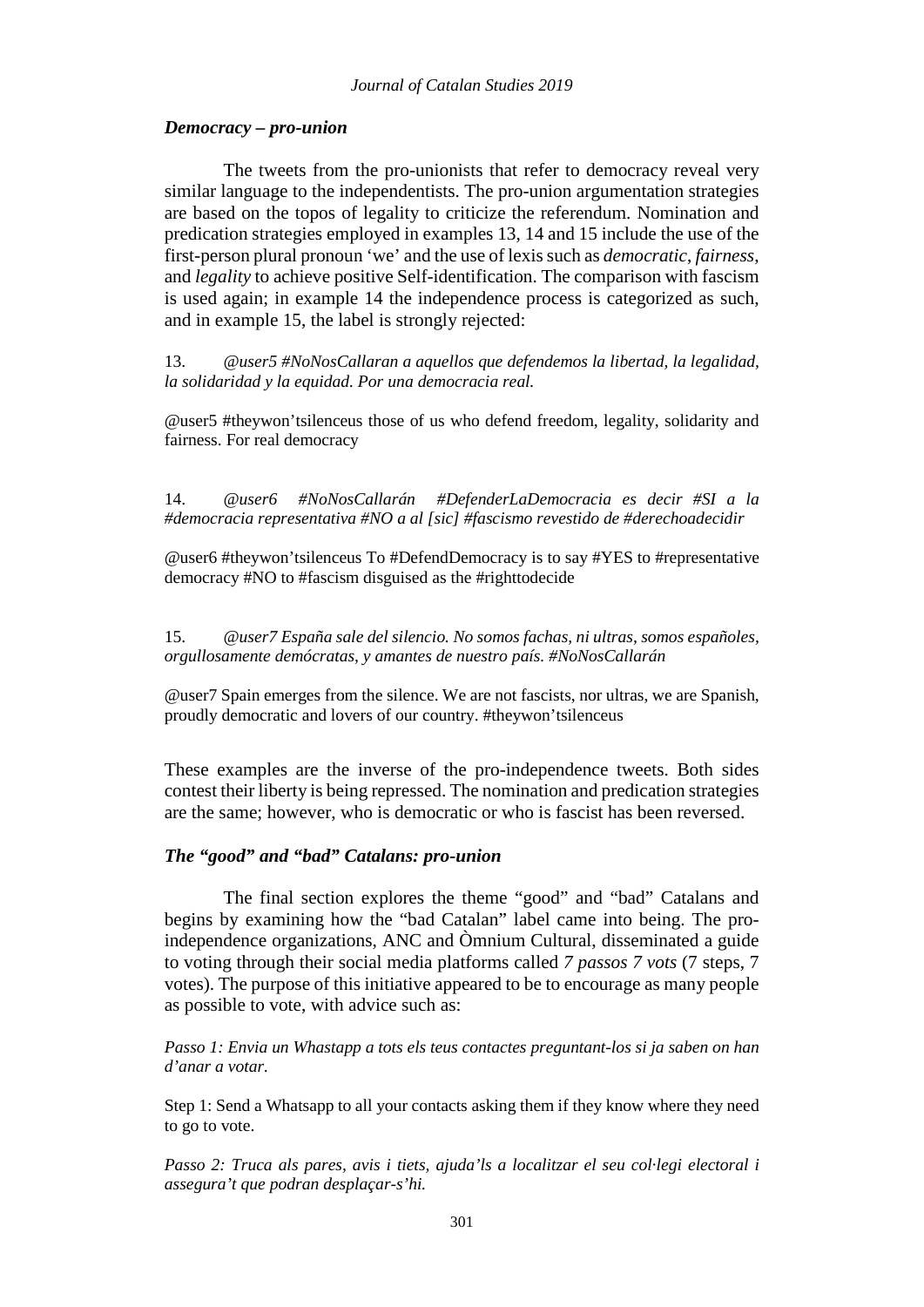Step 2: Phone your parents, grandparents, uncles and aunts, help them to find their polling station and make sure they can get there.

The initiative was considered problematic by some, in particular step 4 which suggested:

*Passo 4: Pensa en totes les persones que creus que no aniran a votar per algun d'aquests motius: tenen por, dubtes, o no són independentistes.*

Step 4: Think about all the people you believe won't vote for one of these reasons: they're afraid, they have doubts or they're not pro-independence.

Some pro-unionists perceived this as a way of marking or tagging those who were not in favour of independence, and the idea of the pro-unionists being identified as "bad Catalans" became topical. Some people interpreted the notion of being included in a list as having fascist-like connotations and this is evident in some of the tweets and images. Figure 2 visually exemplifies this interpretation and employs entextualization as a semiotic resource. Entextualization is the process whereby a particular discourse (historically, culturally or socially situated) is taken from its original context and inserted into a new context (Blommaert, 2005). The systematic marking of Jews in Nazi Europe with a star intended to segregate, control and persecute the Jewish population. This symbol has been modified and recontextualized, implying that the Spanish non-independentists are being marked and controlled.



2-37 PM - 27 Sep 2017

**Figure 2:** Spanish: Put my name down.

In the examples 16, 17 and 18, the tweeters nominate themselves as "bad Catalans" and in this way construct their pro-unionist identity. The argumentation strategy used is that the "bad" Catalans love Catalonia and work harder than the "good" (pro-independence) Catalans. This strategy could be seen as a counter-argument to the stereotypical evaluation of migrants as lazy in contrast to the hard-working Catalans. The "good/bad" binary discursively creates an in-group and out-group and thus constructs a boundary between the two groups.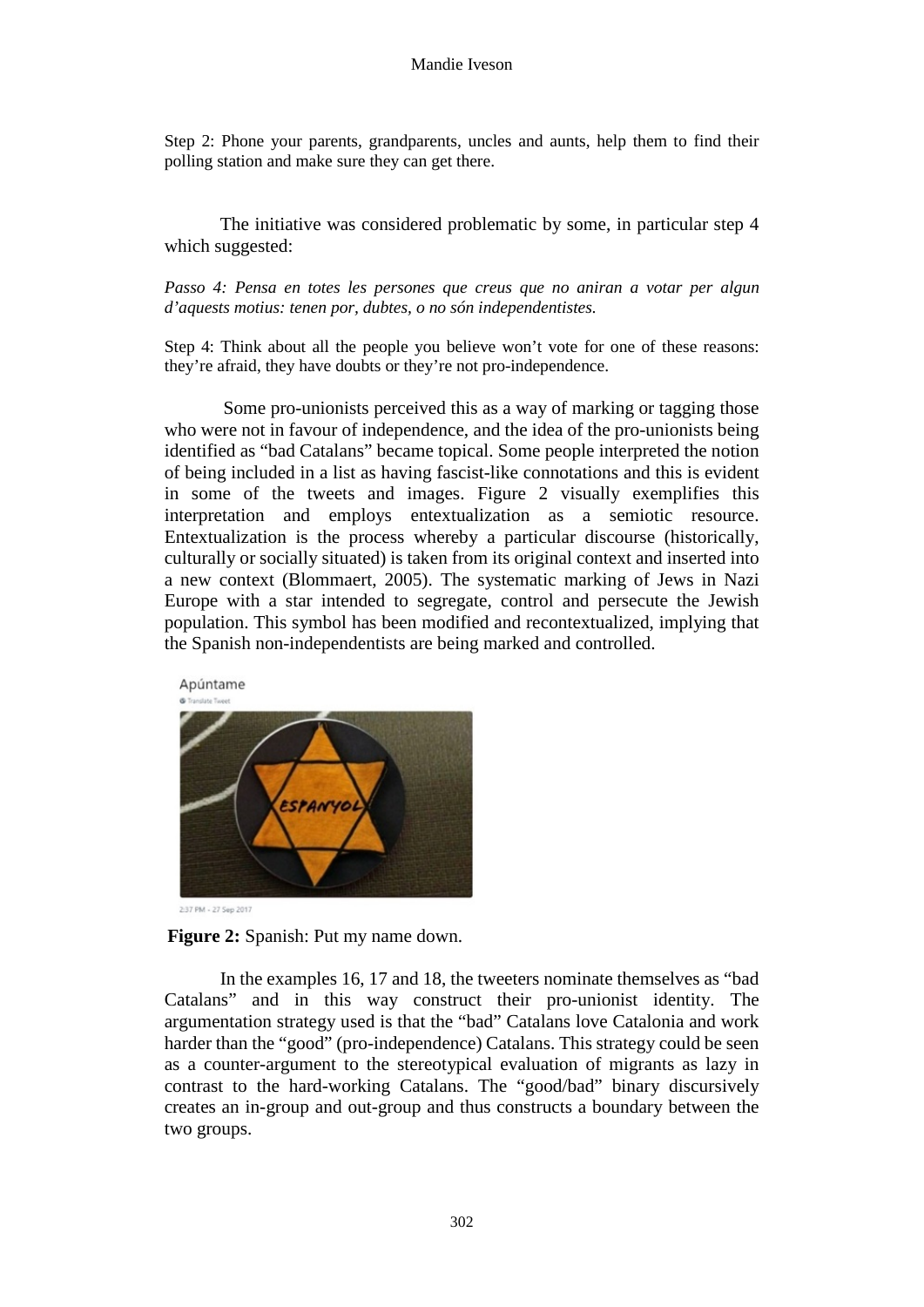16. *@user8 Piden a los ciudadanos que hagan listas de quién no irá a votar ¿Haciendo listas de buenos y malos catalanes? Momentos duros #NoNosCallarán* 

@user8 They're asking people to make lists of those who won't be voting. Making lists of good and bad Catalans? Tough times #theywon'tsilenceus

17. *@user9 Que me apunten también, yo quiero ir en esa lista, en la que los "malos catalanes" son los que más la aman... #NoNosCallaran*

@user9 They can put my name down as well, I want to be on that list, on which the "bad Catalans" are those that love her [Catalunya] most… #theywon'tsilenceus

18. *@user10 Seguro estaré en esa lista pero trabajo por ella dia a dia.. no como otros que viven del cuento de una locura separatista #NoNosCallaran*

@user10 I'm sure I'll be on that list but I work for her [Catalonia] every day..not like some who sponge off others in a separatist madness #theywon'tsilenceus

## *The "good" and "bad" Catalans: pro-independence*

<span id="page-14-2"></span><span id="page-14-1"></span><span id="page-14-0"></span>**.** 

In the final examples, pro-independence tweeters employ nomination and predication strategies to represent the "Other" as a non-citizen (or at least not a Catalan citizen). Implicitly those who are against the referendum are the "bad" Catalans. In example 20, the "good" Catalans who are pro-independence are associated with left-wing politics. Implicit in this message, and explicit in example 19, is the negative predication of the "bad" Catalans as fascists.

19. *@user11 Los que no están a favor del referéndum no son ciudadanos. de @jorditurull[11](#page-14-0) #HolaRepública #referendum1deoctubre #fascistas #democracia*

@user11 Those who aren't in favour of the referendum aren't citizens @jorditurull #HelloRepublic #referendum1October #fascists #democracy

20. *@user12 Bonic acte amb @MaiteAymerich[12](#page-14-1) i @toni\_comin[13](#page-14-2) "Avui no es pot ser d'esquerres i no estar pel referèndum" #HolaRepública* 

@user12 Lovely event with @MaiteAymerich & @toni\_comin "Today you cannot be left-wing and not be in favour of the referendum" #HelloRepublic

<sup>&</sup>lt;sup>11</sup> Jordi Turull was the spokesperson for the Catalan government and instrumental in the referendum campaign. He was arrested and sent to prison in March 2018, charged with rebellion. In October 2019, he was sentenced to twelve years in prison for sedition..

<sup>&</sup>lt;sup>12</sup> Maite Aymerich was the mayor of the Catalan town, Sant Vicenc dels Horts, until June 2019.

<sup>&</sup>lt;sup>13</sup> Toni Comin was the Health Minister in the Catalan government. He was removed from his position by the Spanish government following the declaration of independence in October 2017 and is currently in self-imposed exile in Belgium. The Spanish government issued a European arrest warrant in October 2019 despite his election as an MEP earlier that year.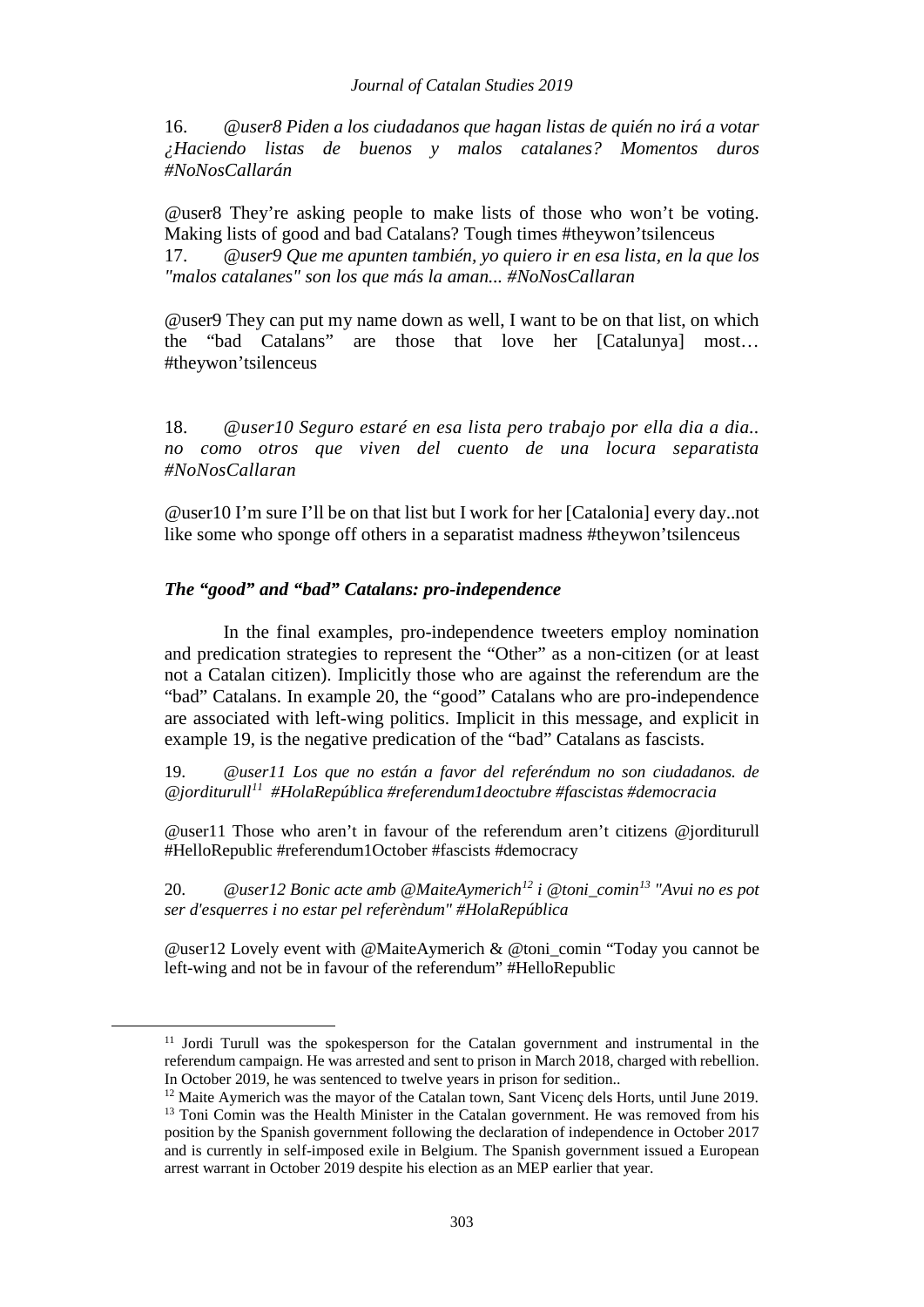### **Discussion**

Analysis of the referendum corpora reveals the diverse ways that the proindependence and pro-union groups construct their collective identities. Twitter provides a platform for the creation of a virtual imagined community and gives members a space to share "ideological reciprocity and collective identity" (Palmer, 2012, 118). As found in other research on Twitter (Zappavigna, 2012; Gruzd *et al.*, 2011), the uptake of the hashtags *#HolaRepublica* and *#NoNosCallaran* enables users to reach this imagined community, sharing common values and indexing solidarity. Following the discourse historical approach, the paper has analysed how, through the use of nomination, predication and argumentation strategies, strong emotive language, images, and shared convictions establish symbolic boundaries between the two groups. These symbolic boundaries generate group membership and reveal a strong us/them binary between the pro-independentists and the pro-unionists (Lamont-Molnár, 2002). Argumentation strategies employed include topoi of failure and success, threat and legality to position the two groups for or against the referendum, using very similar discourse. Self-presentation strategies focus on both groups' positive attributes, such as pacifism, democracy and pride in their country. The negative undemocratic Other-presentation emphasizes repression and manipulation. The independentists employ the topos of history to legitimize their claim for independence. This draws clear parallels with the Francoist regime and shows how discourses are embedded in Spain's socio-political history and their persistence in present-day Catalonia.

Melucci (1996, 292) argues that the construction of a collective identity together with "the identification of an enemy" is central to group mobilization. In the data, the Other is constructed through linguistic devices often with warlike connotations such as "adversaries", "cowards", "attack", "threats" and "struggle". In this way, the "democratic" Catalans are positioned against the "undemocratic" Catalans suggesting there is an aggressor and a victim with both sides claiming their freedom is being repressed. The words used by both groups are the same, the nationalist ideologies are different.

This war-like discourse is interesting and is produced by individuals as well as the civic associations. As shown in the video content, both proindependence and pro-union civic organizations embrace unity, plurality, and harmonious coexistence. Indeed, Catalonia's condition of a cosmopolitan, welcoming nation is one of the foundations of Catalan society and often repeated in political discourse. This notion can be seen in these tweets (examples 21 and 22) from the two opposing organizations. SCC promote plurality, whilst ANC support a republic for everyone:

21. *@Societatcc Diem sí a la convivencia a la solidaritat i a la pluralitat Diem prou a separar als catalans* 

@Societatcc We say yes to coexistence, solidarity and plurality. We say stop the separation of the Catalans

22. *@assemblea estigueu Preparats per la Democràcia perquè debatrem sobre la República de Tothom*

@assemblea Get ready for Democracy because we will have a debate about the Republic of Everyone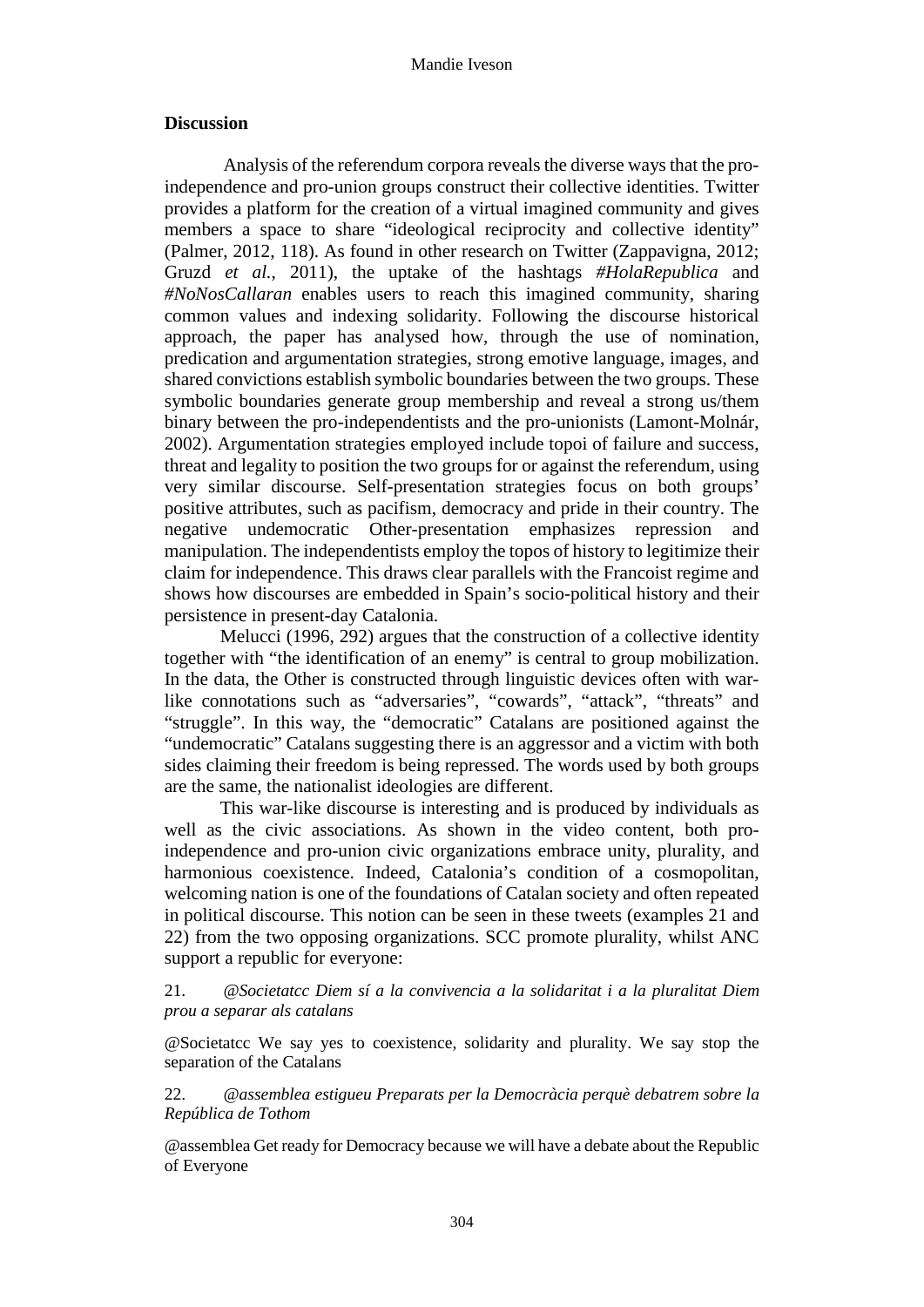Whilst the participatory nature of social media enables "ordinary" people to become engaged in civic and political communication (KhosraviNik-Unger, 2016), the democratic potential of the internet should not be overestimated. As argued by Saunders (2011, 6), the internet is not a neutral space and politicians and the elite use it to construct an "artificial solidarity", create social cohesion and further their political agenda. This can be seen in the tweets and the videos. However, the notion of harmonious co-existence portrayed in the videos contradicts many of the on-line messages the organizations disseminate, which perpetuates the us/them binary. There is debate about whether or not social media platforms function as echo chambers, where like-minded users come together. My findings suggest that the mediation of the independence movement may encourage the echo chamber effect, which leads to further ideological polarization (Barberá, 2015; Gruzd-Roy, 2014) and eliminates the possibility of any rational deliberation of other viewpoints (KhosraviNik, 2017).

#### **Conclusion**

This study was limited to publicly accessible tweets containing the hashtags *#HolaRepublica* and *#NoNosCallaran* within a specific timeline and is not intended to be representative of the larger Catalan population, nor may the data be representative of all tweets from protected accounts (boyd-Crawford, 2012). Nonetheless, the findings suggest that Twitter is used as a platform by both pro-independence and pro-union groups to construct symbolic boundaries and create a collective, national identity.

Catalunya displays an image to the outside world of a modern progressive nation, frequently in contrast to an old, backward Spain. However, it could be argued that the very discourses of nationalism and difference that both sides criticize are the same discourses that they themselves disseminate on social media. This discourse is very potent and quickly adopted by the people, hashtags are created, and hegemonic ideologies are retweeted. In this way, nationalist ideologies (whichever side they come from), become naturalized and permeate the on-line (and off-line) discourse of the people. The impact of mediation of the Catalan independence question, whether this media impact is advocating union or independence, contributes to creating symbolic boundaries and becomes a struggle to eliminate the "Other". Once this "Other" has been created, it is easier to incentivize the people to choose a side.

Social media sites have new and different affordances to enable certain discourses to be sustained or perpetuated (KhosraviNik-Unger, 2016). However, the online world should not be considered independent or different from the "offline" world. Social media cannot be said to be the cause of the boundary work that is generated by the pro-independence and pro-union organizations and the masses. It is not only the impact of technologies but the social actors who use them and a strong social movement is also necessary (Rambukkana, 2015). However, social media does make possible different communication strategies and structures that may further exacerbate, motivate and disseminate the construction of difference within the same "nation". Whether Catalonia finally achieves secession from Spain or negotiates different conditions within the Spanish state, perhaps civic organizations and political parties should consider a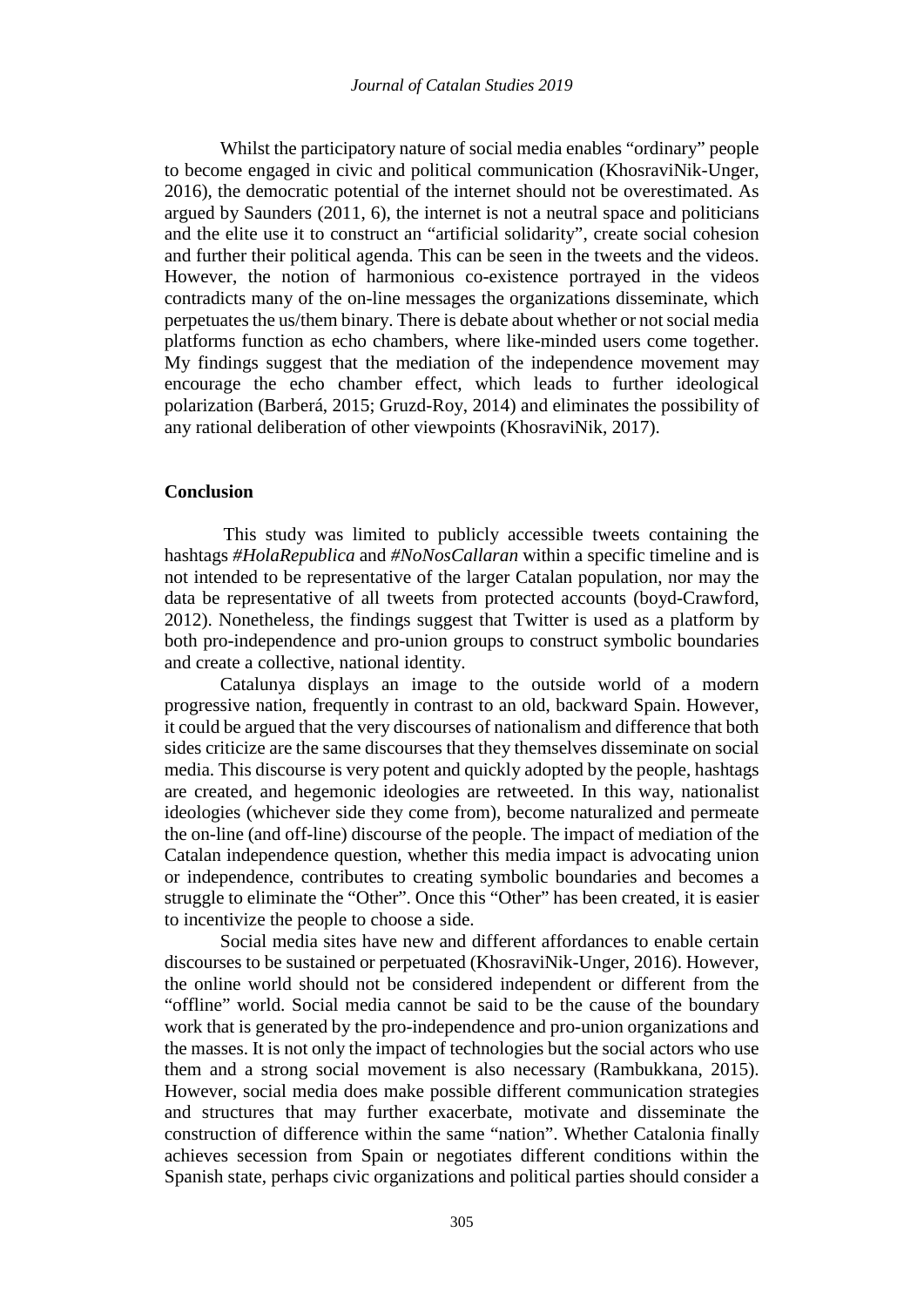more inclusive approach in future campaigns to address the societal division that exists in Catalonia.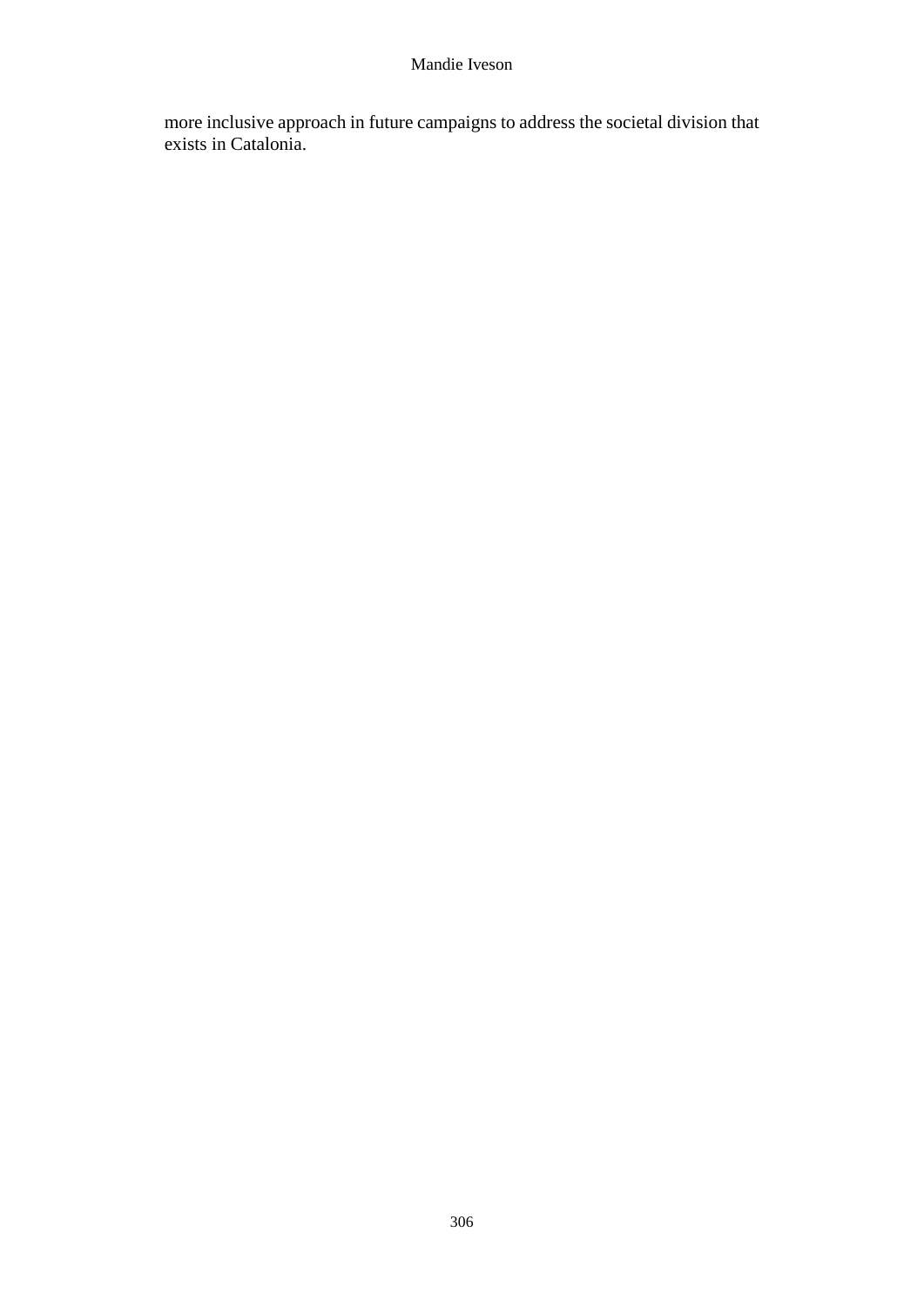### **Works cited**

- Anderson, Benedict, 1983, *Imagined Communities: Reflections on the Origin and Spread of Nationalism*, London, Verso.
- Bail, Christopher, 2008, "The Configuration of Symbolic Boundaries Against Immigrants in Europe", *American Sociological Review*, 73, 37–59.
- Balcells, Joan; Padró-Solanet, Albert, 2016, "Tweeting on Catalonia's Independence: The Dynamics of Political Discussion and Group Polarisation", *Medijske Studije,* 7.14, 124–41.
- Barberá, Pablo, 2015, "Birds of the Same Feather Tweet Together: Bayesian Ideal Point Estimation Using Twitter Data", *Political Analysis* 23.1, 76–91.
- Barth, Fredrik, ed., 1969, *Ethnic Groups and Boundaries: The Social Organization of Culture Difference*, Long Grove: Waveland Press Inc.
- Bekkers, Victor; Moody, Rebecca; Edwards, Arthur, 2011, "Micro-mobilization, Social Media and Coping Strategies: Some Dutch Experiences", *Policy & Internet*, 3.4, 1–29.
- Billig, Michael, 1995, *Banal Nationalism*, London, Sage.
- Blommaert, Jan, 2005, *Discourse: A Critical Introduction*, Cambridge, Cambridge University Press.
- boyd, danah; Crawford, Kate, 2012, "Critical Questions for Big Data: Provocations for a Cultural, Technological, and Scholarly Phenomenon", *Information, Communication & Society*, 15.5, 662–679.
- Brubaker, Rogers, 2009, "Ethnicity, Race, and Nationalism", *Annual Review of Sociology*, 35, 21–42.
- Burr, Vivian, 2003, *Social Constructionism*, 2nd ed., London, Routledge.
- Castells, Manuel, 2010, *The Power of Identity: The Information Age: Economy, Society,*  and Culture, vol. II, 2<sup>nd</sup> ed., Malden, MA, Wiley-Blackwell.
- Conover, Michael; Ratkiewicz, Jacob; Francisco, Matthew *et al.*, 2011, "Political Polarization on Twitter", *Icwsm*, 133, 89–96.
- Crameri, Kathryn, 2014, *"Goodbye, Spain?": The Question of Independence for Catalonia*, Brighton, Sussex Academic Press.
- Crameri, Kathryn, 2015, "Political Power and Civil Counterpower: The Complex Dynamics of the Catalan Independence Movement", *Nationalism and Ethnic Politics*, 21.1, 104–120.
- Eriksen, Thomas, 2007, "Some Questions about Flags", in *Flag, Nation and Symbolism in Europe and America*, Thomas Eriksen, Richard Jenkins, eds., London, Routledge, 1–13.
- Fligstein, Neil, 2009, *Euroclash: The EU, European Identity and the Future of Europe*, Oxford, Oxford University Press.
- Gleason, Benjamin, 2013, "Occupy Wall Street", *American Behavioral Scientist*, 57.7, 966–982.
- Gruzd, Anatoliy; Roy, Jeffrey, 2014, "Investigating Political Polarization on Twitter: A Canadian Perspective", *Policy & Internet,* 6.1, 28–45.
- Gruzd, Anatoliy; Wellman, Barry; Takhteyev, Yuri, 2011, "Imagining Twitter as an Imagined Community", *American Behavioral Scientist*, 55.10, 1294–1318.
- Guibernau, Montserrat, 1996, *Nationalisms: The Nation-State and Nationalism in the Twentieth Century*, Cambridge, MT, Polity Press.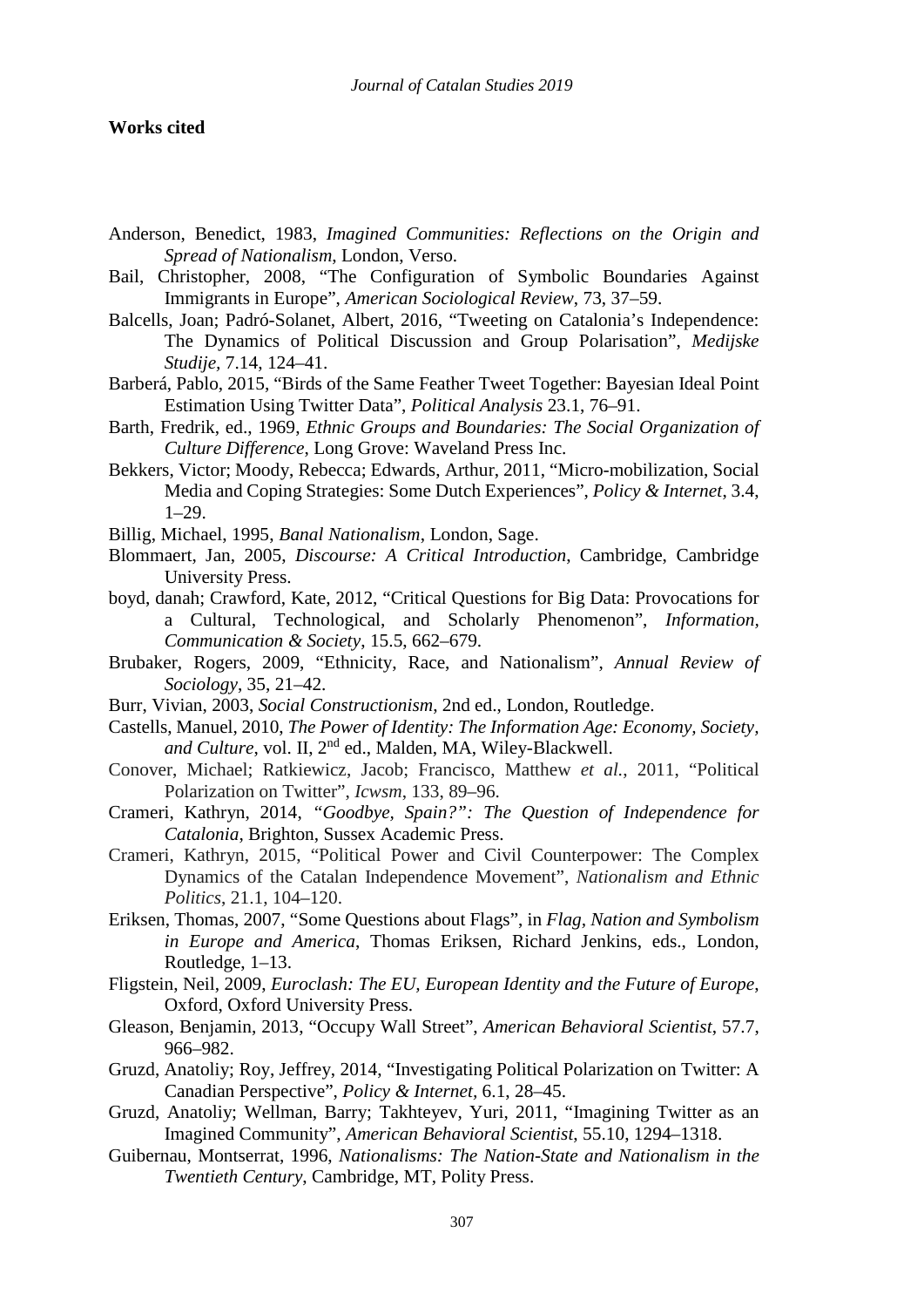- Guibernau, Montserrat, 2013, "Secessionism in Catalonia: After Democracy", *Ethnopolitics*, 12.4, 368–393.
- Guibernau, Montserrat, 2015, "Catalonia has Taken the First Step Toward Becoming a New Nation in the EU", LSE Blogs, 29-09-2015, http://blogs.lse.ac.uk/euroblog/2015/09/29/catalonia-has-taken-the-first-steptoward-becoming-a-new-nation-in-the-eu/ (checked 05-04-2017).
- Hall, Stuart, 1996, "The Question of Cultural Identity", in *Modernity: An Introduction to Modern Societies,* Stuart Hall, David Held, Don Hubert *et al.*, eds., Oxford, Blackwell, 595–634.
- Howard, Phillip; Hussain, Muzammil, 2011, "The Upheavals in Egypt and Tunisia: The Role of Digital Media", *Journal of Democracy*, 22.3, 35–48.
- IDESCAT (Institut d'Estadística de Catalunya), 2019, Padró Municipal D'Habitants, Ampliació De Resultats De La Població estrangera Per Països https://www.idescat.cat/poblacioestrangera/?b=12&lang=en (checked 27-01- 2019).
- Jenkins, Richard, 2008, *Rethinking Ethnicity*, 2nd ed., London, Sage.
- KhosraviNik, Majid, 2017, "Right Wing Populism in the West: Social Media Discourse and Echo Chambers", *Insight Turkey*, 19.3, 53–68.
- KhosraviNik, Majid; Unger, Johann, 2016, "Critical Discourse Studies and Social Media: Power, Resistance and Critique in Changing Media Ecologies", in *Methods of Critical Discourse Analysis*, Ruth Wodak, Michael Meyer, eds., London, Sage, 205–233
- KhosraviNik, Majid; Zia, Mia, 2014, "Persian Nationalism, Identity and Anti-Arab Sentiments in Iranian Facebook Discourses: Critical Discourse Analysis and Social Media Communication", *Journal of Language and Politics*, 13.4, 755– 780.
- Krzyżanowski, Michal, 2010, *The Discursive Construction of European Identities: A Multi-Level Approach to Discourse and Identity in the Transforming European Union*, vol. 35, Frankfurt, Peter Lang.
- Lacy, Karyn, 2007, *Blue-Chip Black: Race, Class, and Status in the New Black Middleclass*, Berkeley, University of California Press.
- Lamont, Michèle; Molnár, Virág, 2002, "The Study of Boundaries in the Social Sciences", *Annual Review of Sociology*, 28.1, 167–195.
- Lee, Francis; Chen, Hsuan-Ting; Chan, Michael, 2017, "Social Media Use and University Students' Participation in a Large-Scale Protest Campaign: The Case of Hong Kong's Umbrella Movement", *Telematics and Informatics*, 34.2, 457– 469.
- Llobera, Josep, 2004, *Foundations of National Identity: From Catalonia to Europe*, New York, Berghahn Books.
- Lluch, Jaime, 2010, "How Nationalism Evolves: Explaining the Establishment of New Varieties of Nationalism within the National Movements of Quebec and Catalonia (1976–2005)", *Nationalities Papers*, 38.3, 337–359.
- Martí, David; Cetrà, Daniel, 2016, "The 2015 Catalan Election: A De Facto Referendum on Independence?", *Regional & Federal Studies*, 26.1, 107–119.
- Melucci, Alberto, 1996, *Challenging Codes: Collective Action in the Information Age*, Cambridge, Cambridge University Press.
- Ordeix, Enric; Ginesta, Xavier, 2013, "Political Engagement Principles as the Basis for New Regional Self-Determination Processes in Europe: The Case of Catalonia", *American Behavioral Scientist*, 58.7, 928–940.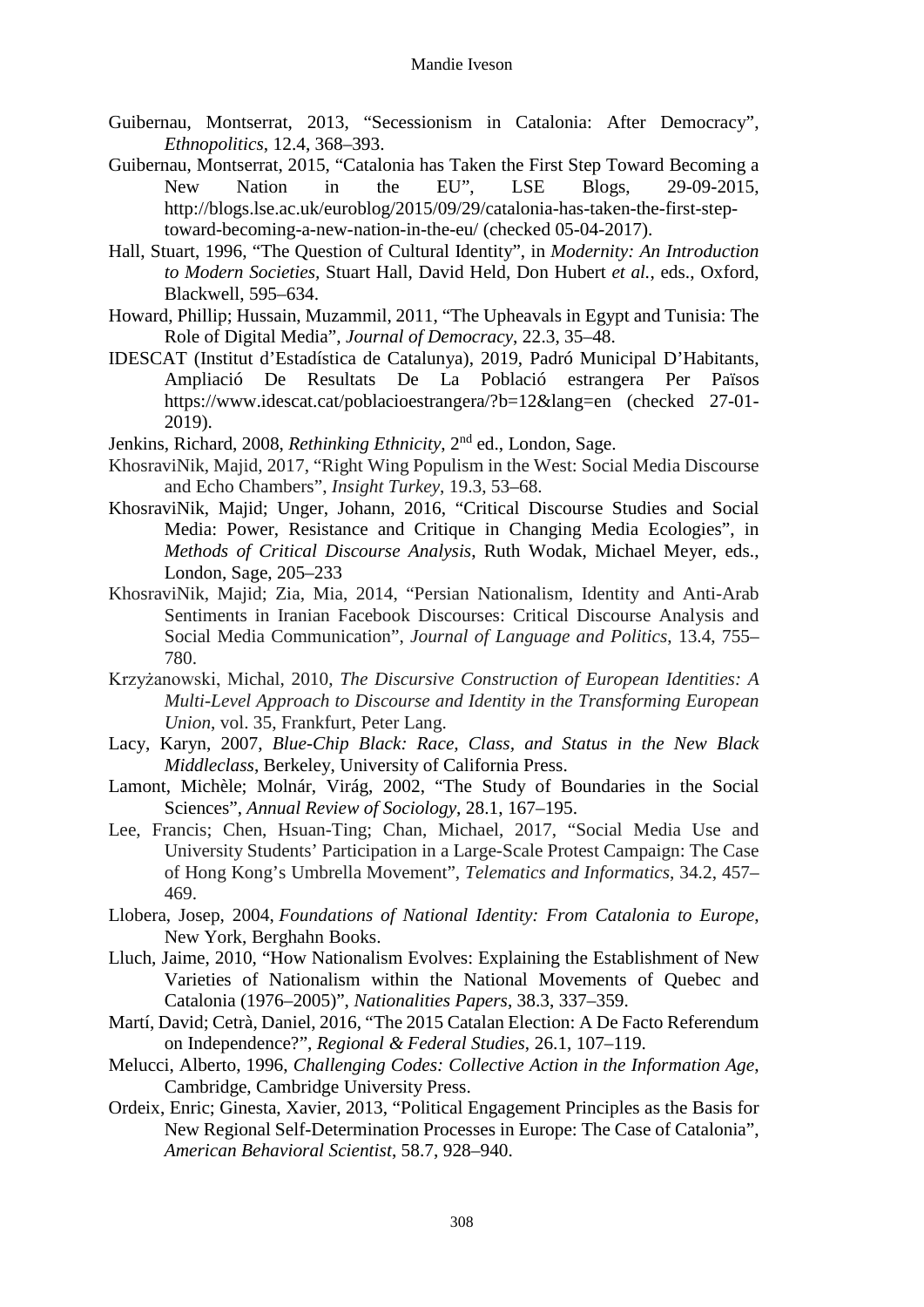- Orriols, Lluís; Rodon, Toni, 2016, "The 2015 Catalan Election: The Independence Bid at the Polls", *South European Society and Politics*, 21.3, 359–381.
- Palmer, Matthew, 2012, "Cybernationalism: Terrorism, Political Activism, and National Identity Creation in Virtual Communities and Social Media", *Virtual Communities, Social Networks and Collaboration*, 15, 115–134.
- Peña-López, Ismael; Congosto, Mariluz; Aragón, Pablo, 2014, "Spanish 'indignados' and the Evolution of the 15M Movement on Twitter: Towards Networked Parainstitutions", *Journal of Spanish Cultural Studies*, 15.1, 189–216.
- Pérez, Fernando; Ríos, Pere, "1,8 millones de personas votan por la independencia catalana en el 9-N", *El País*, 10-11-2014, https://politica.elpais.com/politica/2014/11/09/actualidad/1415542400\_466311. html (checked 7-10-2015).
- Phelps, Joshua; Blakar, Rolv; Carlquist, Erik *et al.*, 2012, "Symbolic Boundaries and Ideology in the Norwegian Multicultural Society: A Longitudinal study of public discourse", *Journal of Community & Applied Social Psychology*, 22.3, 187–205.
- Pine, Lisa, 2010, *Education in Nazi Germany*, Oxford: Berg.
- Rambukkana, Nathan, 2015, *Hashtag Publics: The Power and Politics of Discursive Networks*, New York, Peter Lang Publishing.
- Reisigl, Martin; Wodak, Ruth, 2001, "The Discourse-Historical Approach", in *Methods of Critical Discourse Analysis*, Ruth Wodak, Michael Meyer, eds., London, Sage, 63–95.
- Rivera, Lauren, 2008, "Managing 'spoiled' National Identity: War, Tourism, and Memory in Croatia", *American Sociological Review*, 73, 613–634.
- Rodon, Toni; Martori, Francesc; Cuadros, Jordi, 2018, "Twitter Activism in the Face of Nationalist Mobilisation: the case of the 2016 Catalan Diada", *IDP*, 26, 15–29.
- Soler Carbonell, Joan; Gallego-Balsà, Linda; Corona, Víctor, 2016, "Language and Education Issues in Global Catalonia. Questions and Debates across Scales of Time and Space", *Language, Culture and Curriculum*, 29.1, 1–5.
- Twitter, Terms of service, https://twitter.com/tos?lang=en (checked 7-10-2018).
- Unger, Johann, 2013, "Rebranding the Scottish Executive: A Discourse-Historical Analysis", *Journal of Language and Politics*, 12.1, 59–79.
- van Dijk, Teun, 2000, "The Reality of Racism: On Analyzing Parliamentary Debates on Immigration", in *Festschrift: für die Wirklichkeit*, Guido Zurstiege, ed., Wiesbaden, Westdeutscher Verlag, 211–226.
- van Laer, Jeroen; van Aelst, Peter, 2010, "Internet and Social Movement Action Repertoires: Opportunities and Limitations", *Information, Communication & Society*, 13.8, 1146–1171.
- Warikoo, Natasha, 2011, *Balancing Acts: Youth Culture in the Global City*, Berkeley, University of California Press.
- Whiteman, Natasha, 2012, *Undoing Ethics: Rethinking Practice in Online Research*, New York, Springer.
- Wimmer, Andreas; Lewis, Kevin, 2010, "Beyond and Below Racial Homophily: ERG Models of a Friendship Network Documented on Facebook", *American Journal of Sociology*, 116, 583–642.
- Wodak, Ruth; de Cillia, Rudolf; Reisigl, Martin *et al.*, 2009, *The Discursive Construction of National Identity*, 2nd ed., Edinburgh, Edinburgh University Press.
- Wodak, Ruth; Meyer, Michael, eds., 2001, *Methods of Critical Discourse Analysis*, London, Sage.